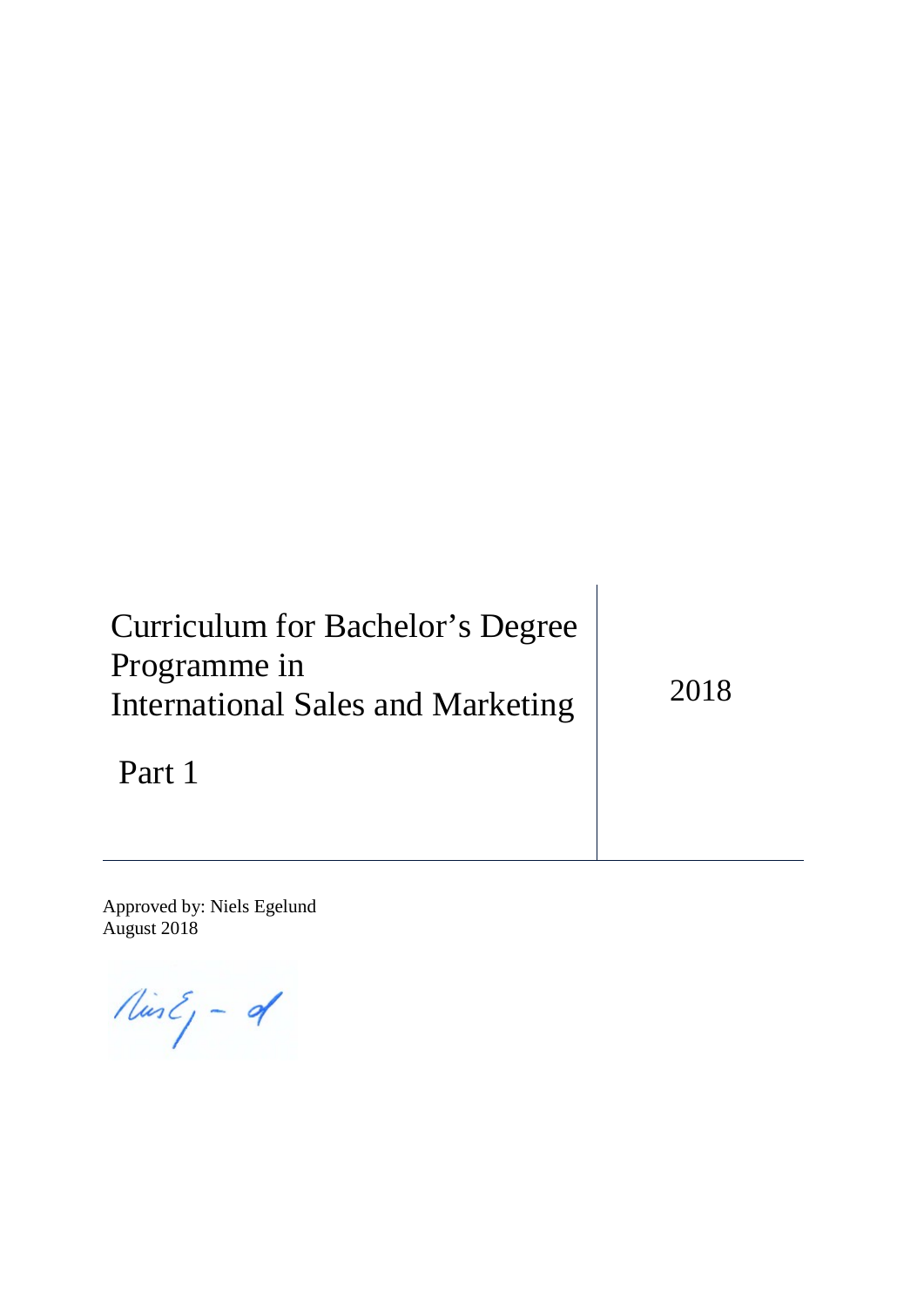

# Content

This national part of the curriculum for International Sales and Marketing has been released in accordance with §18, section 1 in the Ministerial Order for technical and commercial Academy Profession Programmes and Professional Bachelor Programmes. This curriculum is supplemented with an institutional part of the curriculum, provided by the individual institution that offers the programme.

After it has been approved by either the Board of Directors (or the Rectors) and after consultation with the institutions' Educational Committee and the External Examiners chairmanship for the specific programme, the educational network for International Sales and Marketing prepares the institutional part.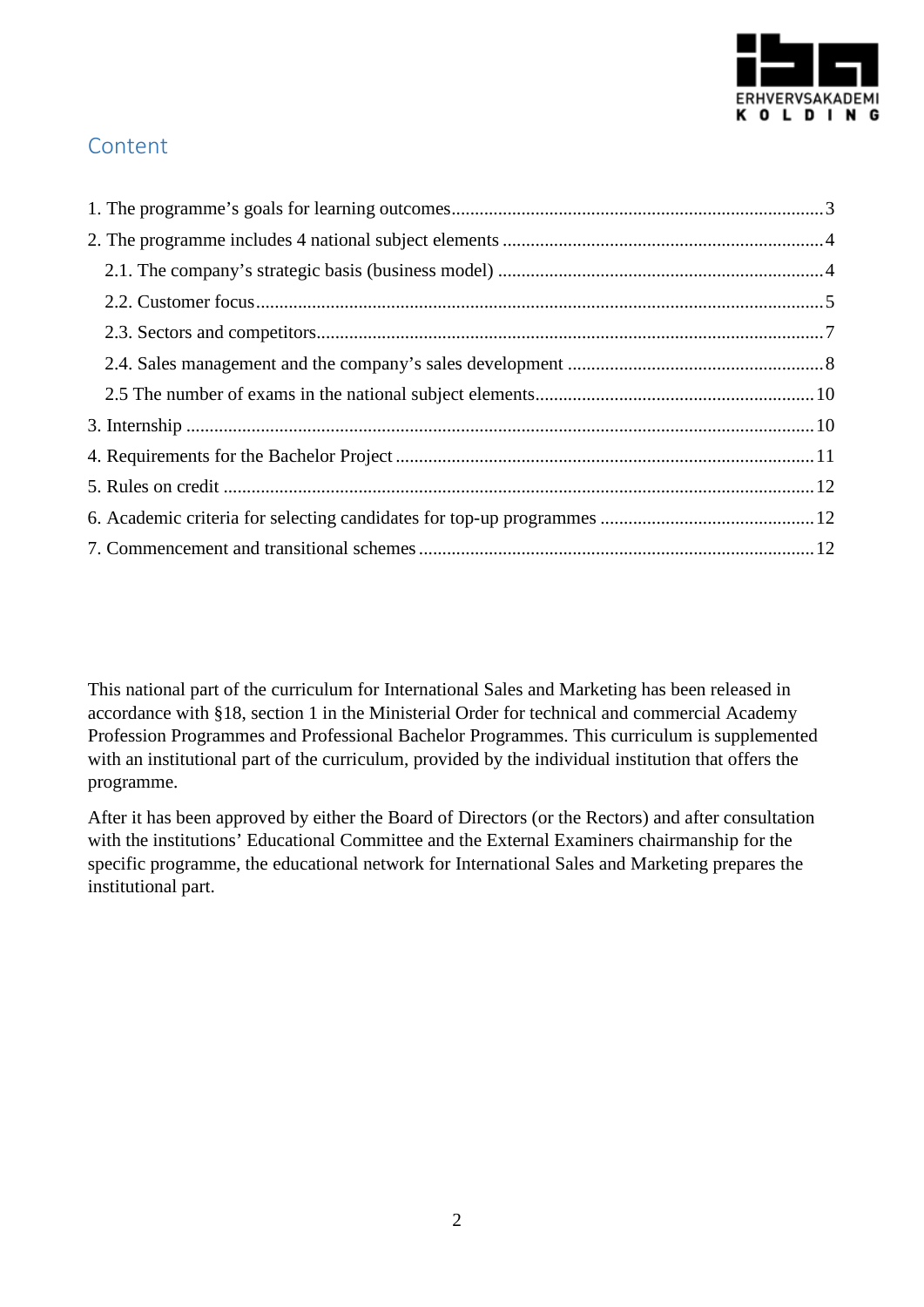

# <span id="page-2-0"></span>**1. The programme's goals for learning outcomes**

#### *Knowledge*

The student must have knowledge of:

- 1) sales and marketing practices, applied theories and methods with an international perspective, and be able to reflect on them,
- 2) key theories and models necessary for B2B, B2C, and B2G sales and marketing,
- 3) key legislation and regulations that impact international sales and marketing,
- 4) relevant models for assessing growth and development opportunities, and
- 5) management theories and methods.

#### *Skills*

The student can:

- 1) develop, assess and implement international sales strategies for various types of companies,
- 2) justify and communicate the chosen strategies in a strategic marketing and customer plan to relevant stakeholders,
- 3) assess the company's competitive situation as a basis for formulating the company's parameter focus, centred on sales,
- 4) apply relevant models to implement product and concept development in the company, including innovative projects,
- 5) assess and apply legal methods and tools to support sales in an internationally-focused company,
- 6) apply methods for the management of a sales organisation.

#### *Competencies*

The student can:

- 1) handle and identify needs for relevant financial and legal information in connection with international sales tasks in different types of companies,
- 2) independently participate in interdisciplinary teams and create a motivating environment in the sales department,
- 3) handle sales meetings centred on the financial results and human focus areas,
- 4) independently handle complex tasks and development-oriented situations in connection with international sales and marketing, and
- 5) identify their own learning needs and structure these in various learning environments within international trade and marketing.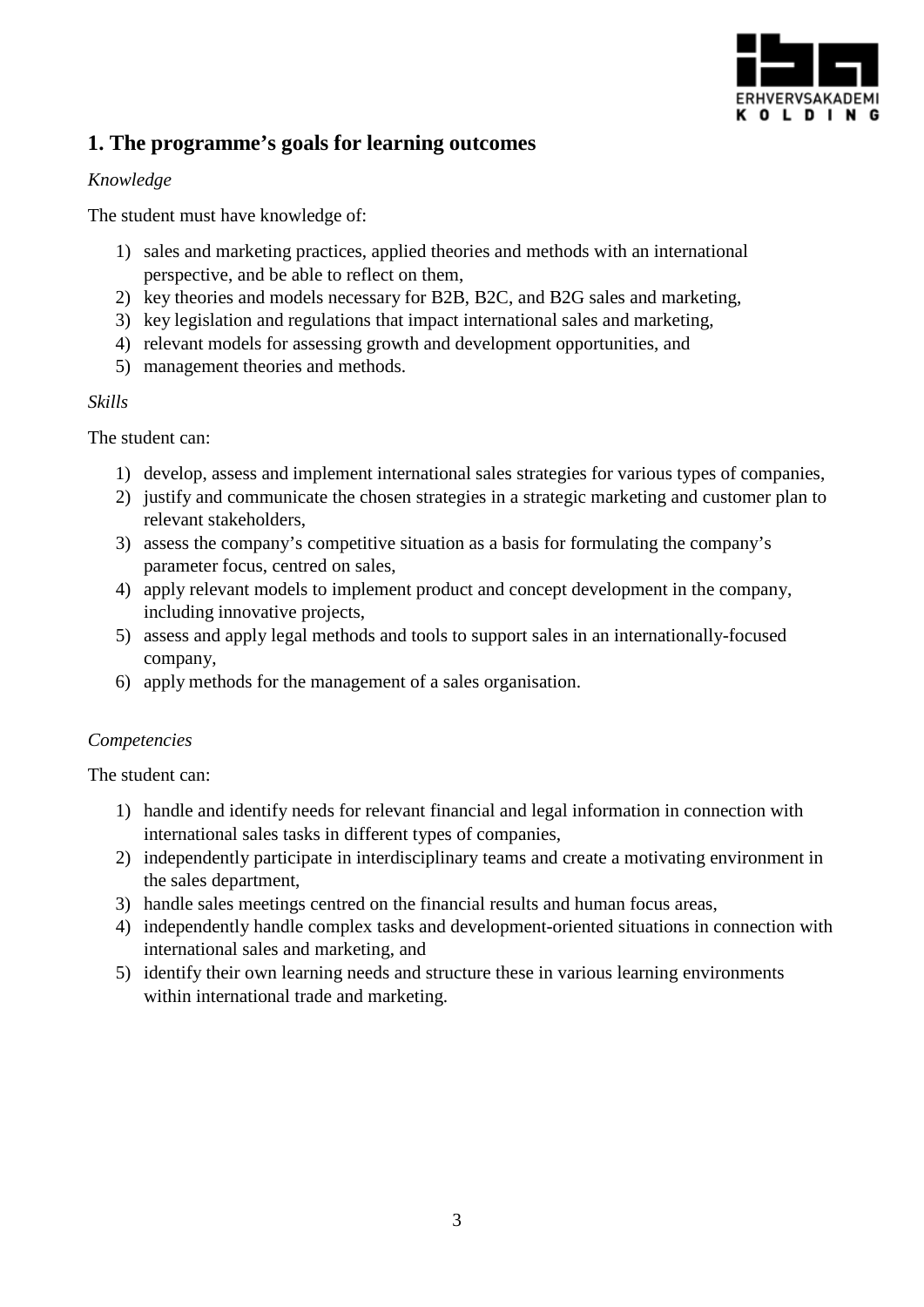

# <span id="page-3-0"></span>**2. The programme includes 4 national subject elements**

### <span id="page-3-1"></span>**2.1. The company's strategic basis (business model)**

### **Contents**

The subject element includes strategic analyses of companies, including strategic directions and business models for B2C, B2B and B2G, and analyses of companies' resources and competencies, including in relation to the company's innovative platform, processes and driving forces. The analyses also incorporate the company's economic and financial foundation, cost perceptions, capacity utilisation and product mix optimisation.

The subject element covers an understanding of the supply chain/SCM and the geographical location of production and centres of excellence, including choices for distribution channels, partnerships and outsourcing. The subject element also covers various legal aspects, including sources of law, international private law, types of conflict resolution and distribution forms.

The subject element also includes a review of the scientific theory paradigms and perspectives on knowledge, insight and knowledge recognition, as well as frameworks for investigative design.

### **Learning objectives for the company's strategic basis (business model)**

### *Knowledge*

The student has:

- knowledge of various types of business models, and of the models and theories used to understand a company's strategic basis, including innovation and disruption
- knowledge of different strategic approaches related to the concept of innovation and knowledge of disruption as a concept and development direction
- knowledge of and understands relevant theories and models for analysis of the company's strategic platform, including the company's innovative platform
- knowledge of the elements of the company's supply chain from a strategic perspective
- knowledge of and understands relevant economic models in relation to business models
- knowledge of key perspectives on knowledge, insight and recognizing
- knowledge of various methods of generating, processing, analysing and assessing knowledge
- knowledge of international sources of law, their interrelationships, and their relationship with national sources of law
- knowledge of international conflict resolution models.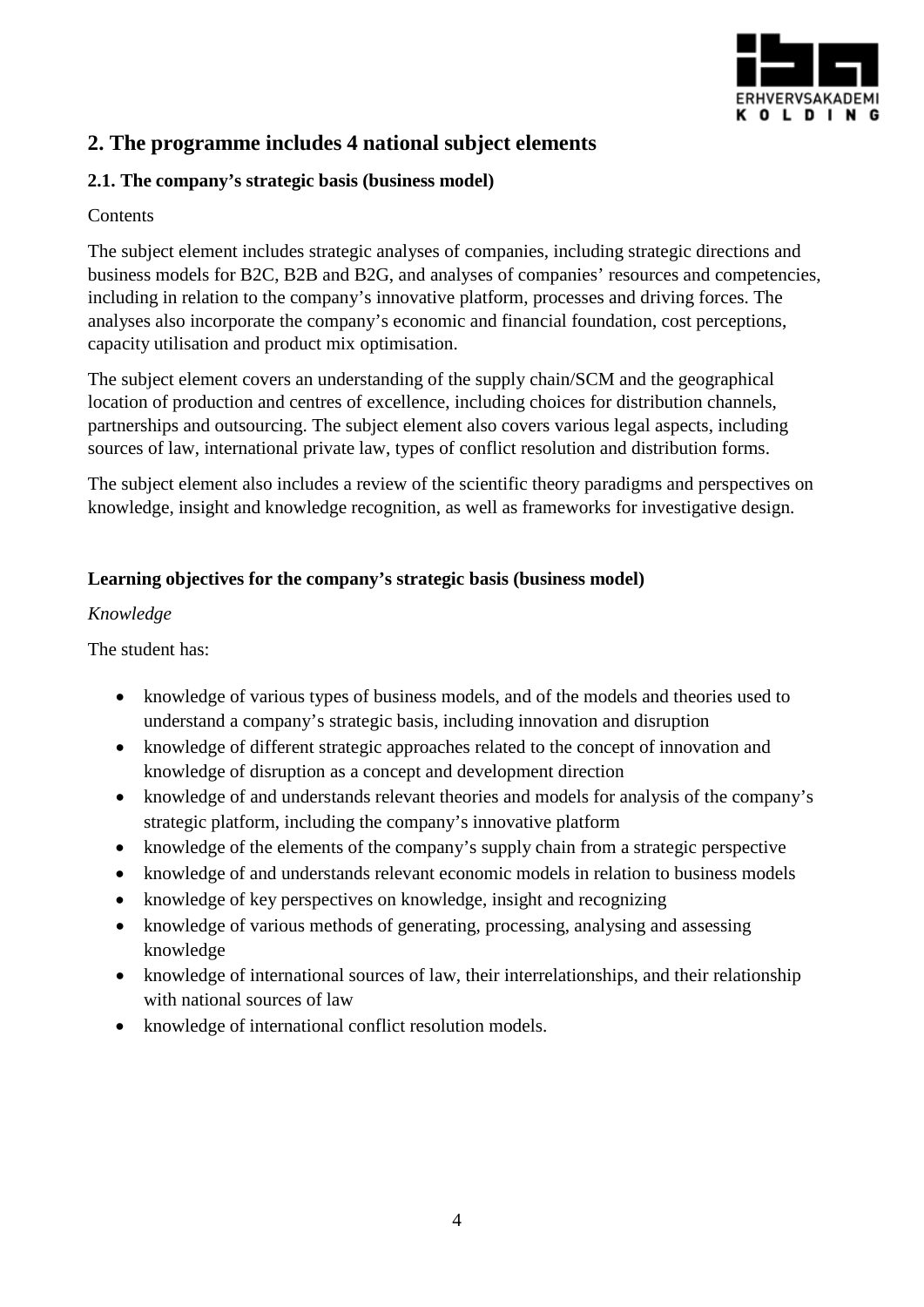

### *Skills*

The student can:

- apply and discuss the different strategic approaches, including in particular marketing strategies and the role of innovation in the business model
- analyse and assess the company's strategic development opportunities and innovative platform
- assess the consequences of changes in the company's strategic supply chain
- perform an economic analysis, an assessment and a prioritisation of the product mix in various cost models based on application of traditional standard cost
- communicate the influence of scientific theory paradigms on knowledge and methods of information gathering
- develop a framework for a study design, including problem formulation, paradigm choices and methodological considerations
- apply rules on governing law and jurisdiction in international sales and assess the consequences of the choices made
- implement and make a reasoned choice between the different business models and forms of distribution.

# *Competencies*

The student can:

- assess the company's strategic situation and make recommendations for innovative improvements to the business model
- independently prepare a reasoned basis for decision-making with an assessment of the profitability of the customer portfolio and its expected earning potential
- assess, argue and reflect on the choice of theory and method, including paradigm selection, study design and application.

# **ECTS weight**

National subject element The company's strategic basis is worth 10 ECTS credits.

# <span id="page-4-0"></span>**2.2. Customer focus**

# **Contents**

The subject element covers analyses of current and potential customers, including their strategic situation, needs and wishes. These analyses provide the basis for developing the company's strategies and market offerings for existing and potential customers. In this connection, the element also covers work on the development and retention of the customer base through relationship strategies.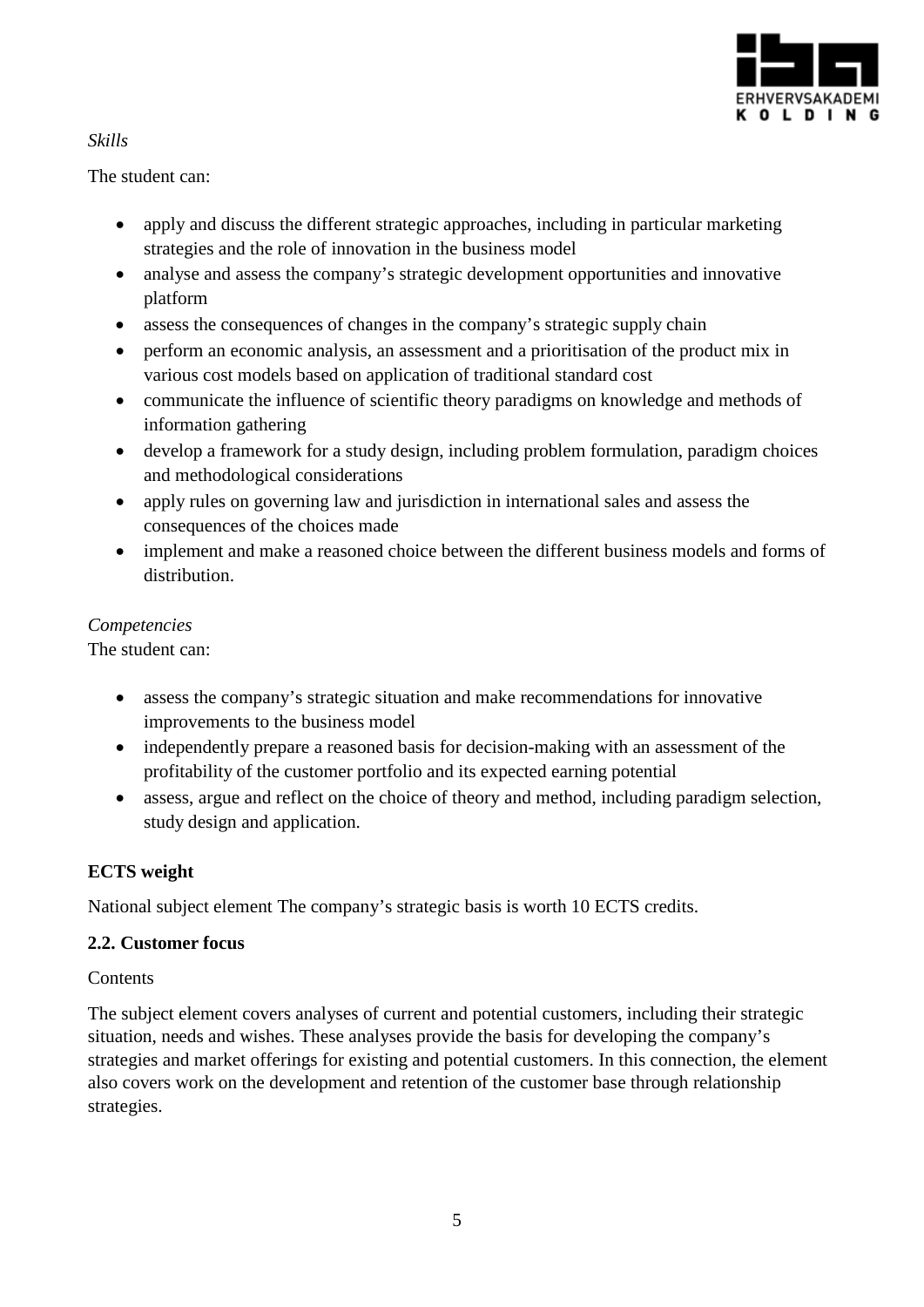

The subject element also covers analyses of the company's sales organisation in relation to the sales team and purchasing centre, including relations with other corporate functions and business partners. It also covers work with international strategies for the company's supply chain and logistical support for sales, and the integration of various sales channels – omni-channel, digital and physical. Strategies are based on an analysis of the company's financial situation, including product and customer mix, economic customer life cycle analyses and the legal context, including international purchasing and contract law, transport law and public procurement law.

The subject element's analyses and strategies are based on the students' ability to combine commercial theory with methodology in scientific projects.

### **Learning objectives for Customer focus**

#### *Knowledge*

The student has:

- knowledge of and understands relevant theories and models for analysing a company's competencies and customer base, as well as developing the customer portfolio, including profitability reports
- knowledge of and understands the company's market offerings and potential marketing strategies
- knowledge of general strategic approaches and models for structuring and organising sales
- understanding of the theoretical tools in relation to the company's supply chain for the development of an international sales foundation
- knowledge of and understands tools and methods for assessing customer and product portfolios in relation to profitability, and alternative methods for profitability calculation
- knowledge of theories and models for assessing insourcing and outsourcing
- knowledge of methods and approaches for creating knowledge
- knowledge of the general principles of the EU's procurement rules for sales to public authorities.

# *Skills*

The student can:

- analyse and assess the current and future customer base as well as individual customers in relation to the company's value proposition, using methods and tools for analysing the customers' behaviour, including the use of big data and profitability reports in the domestic and international markets
- analyse the company's competencies
- analyse the company's innovation culture and processes
- analyse and assess an internationally focused company's choice of supply chain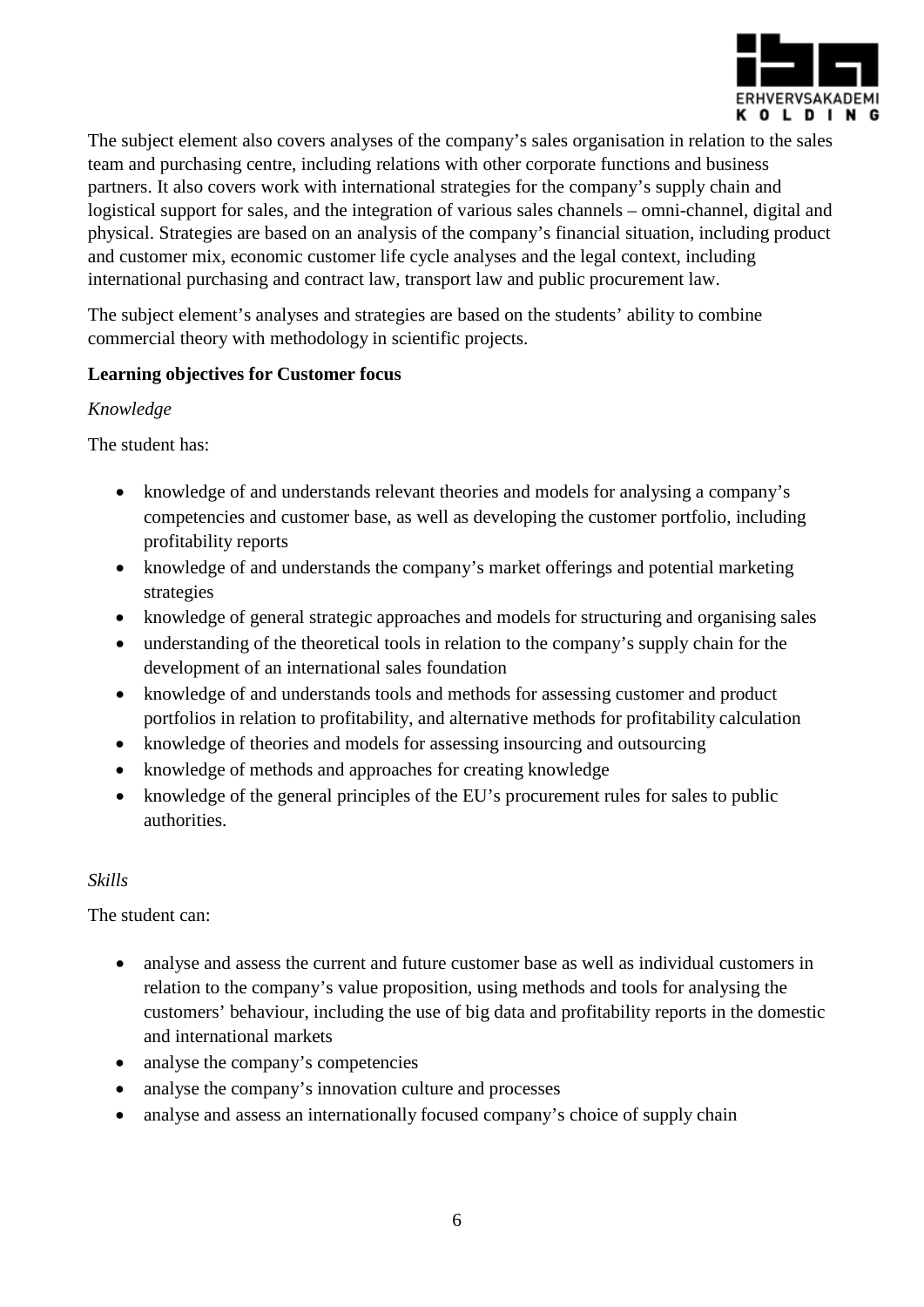

- analyse and organise the company's supply chain, including selection of partnerships in relation to the organisation of sales and with a focus on ensuring customer satisfaction and quality experience
- calculate and assess profitability through the use of Activity Based Costing
- identify relevant total life cycle costs (TLCC) and customer lifetime value (CLV)
- generate, process and interpret quantitative and qualitative data
- use criteria to assess the relevance and quality of data and theories
- apply basic rules governing the maritime and road transport agreement, with particular emphasis on the carrier's liability.

#### *Competencies*

The student can:

- independently participate in interdisciplinary teams in relation to the company's work with marketing intelligence with a customer focus, and subsequently be able to develop the company's marketing strategy
- work independently with the company's customer relations
- discuss choosing a strategy for enterprise customers
- prepare evidence-based reports and projects
- independently participate in professional and interdisciplinary collaboration on the conclusion of international sales agreements.

#### **ECTS weight**

National subject element Customer focus is worth 20 ECTS credits.

#### <span id="page-6-0"></span>**2.3. Sectors and competitors**

#### **Contents**

The subject element covers analyses of competition, competitors and cluster and network collaborations whereby the company can carry out benchmarking in relation to the supply chain, social responsibility and sustainability, including CSR, and the international economic environment, and seen in relation to competition law. The subject element also requires a methodical approach to acquiring knowledge based on the theoretical standpoint.

#### **Learning objectives for Sectors and competitors**

#### *Knowledge*

The student has:

- knowledge of relevant theories and models of competitive positions in the market and their implementation in a microeconomic and mesoeconomic context
- knowledge of CSR, social responsibility and sustainability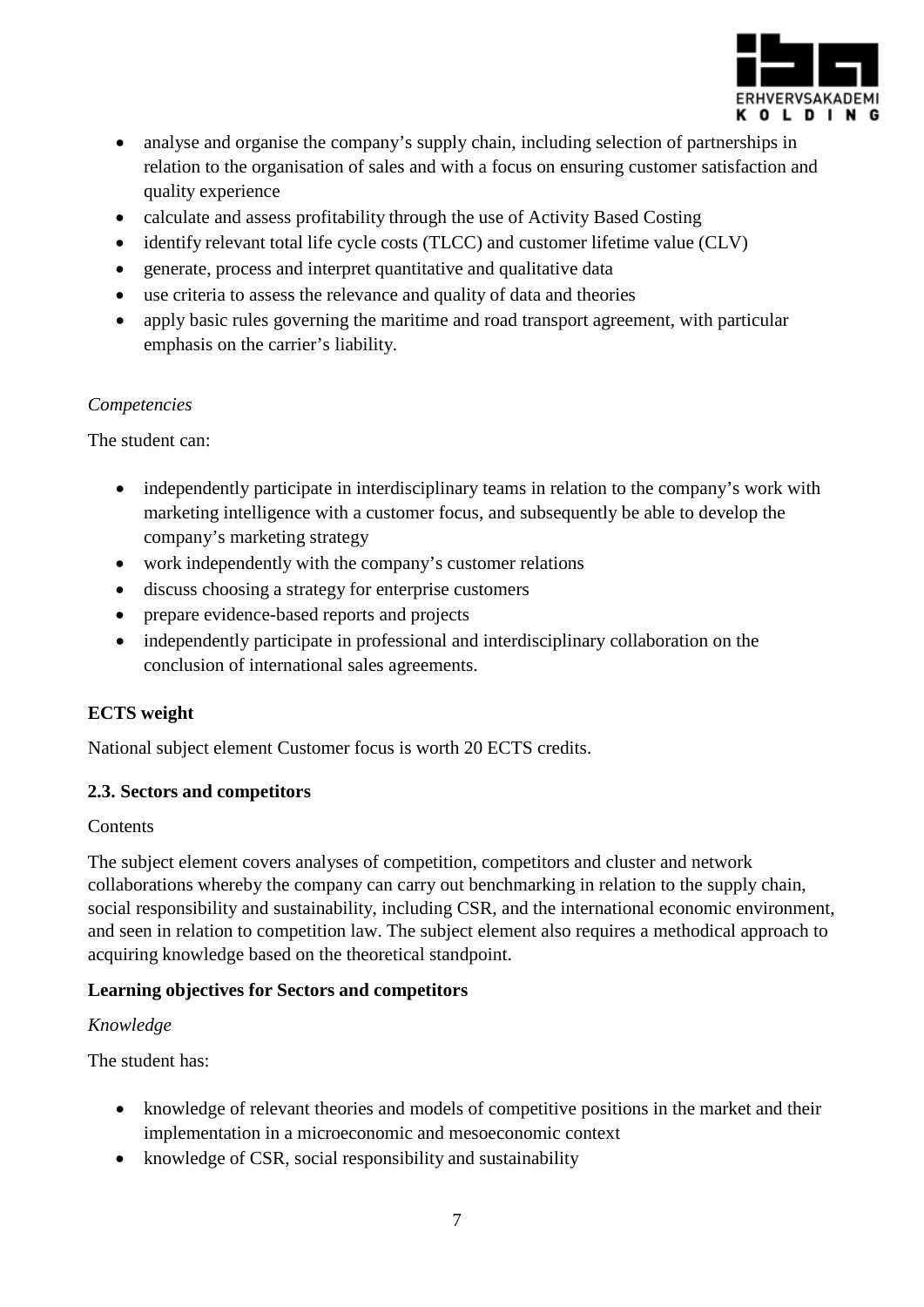

- knowledge of basic benchmarking theories and models in forms of competition, SCM and financial and non-financial benchmarking
- knowledge of significant academic positions from a business economics perspective
- knowledge of Danish and European competition law and the interplay between the regulations.

### *Skills*

The student can:

- benchmark the company internally and externally
- analyse and evaluate the competitive position of different companies as a basis for the individual company's market offering. In relation to the above, the student must be able to benchmark a company in relation to a sector and the company's closest competitors, including sales strategies
- analyse the company's social dimension in relation to the company's strategic position
- draw on relevant theories and models in connection with benchmarking an international company's supply chain
- based on a business economics problem formulation, develop a study design including recommendations for practical implementation.

# *Competencies*

The student can:

• independently address the company's competitive challenges and communicate these to the rest of the organisation.

# **ECTS weight**

National subject element Sectors and competitors is worth 5 ECTS credits.

# <span id="page-7-0"></span>**2.4. Sales management and the company's sales development**

#### *Content*

The subject element covers insight into the development of international sales strategies, including online and offline strategies, CRM for new and existing customers, customer follow-up, and key account and global account management.

The subject element also covers insight into organisational development and change management, taking into account employment law, and measuring efficiency and risk assessment for the company's supply chain. The subject element covers budgeting, balanced scorecard and the triple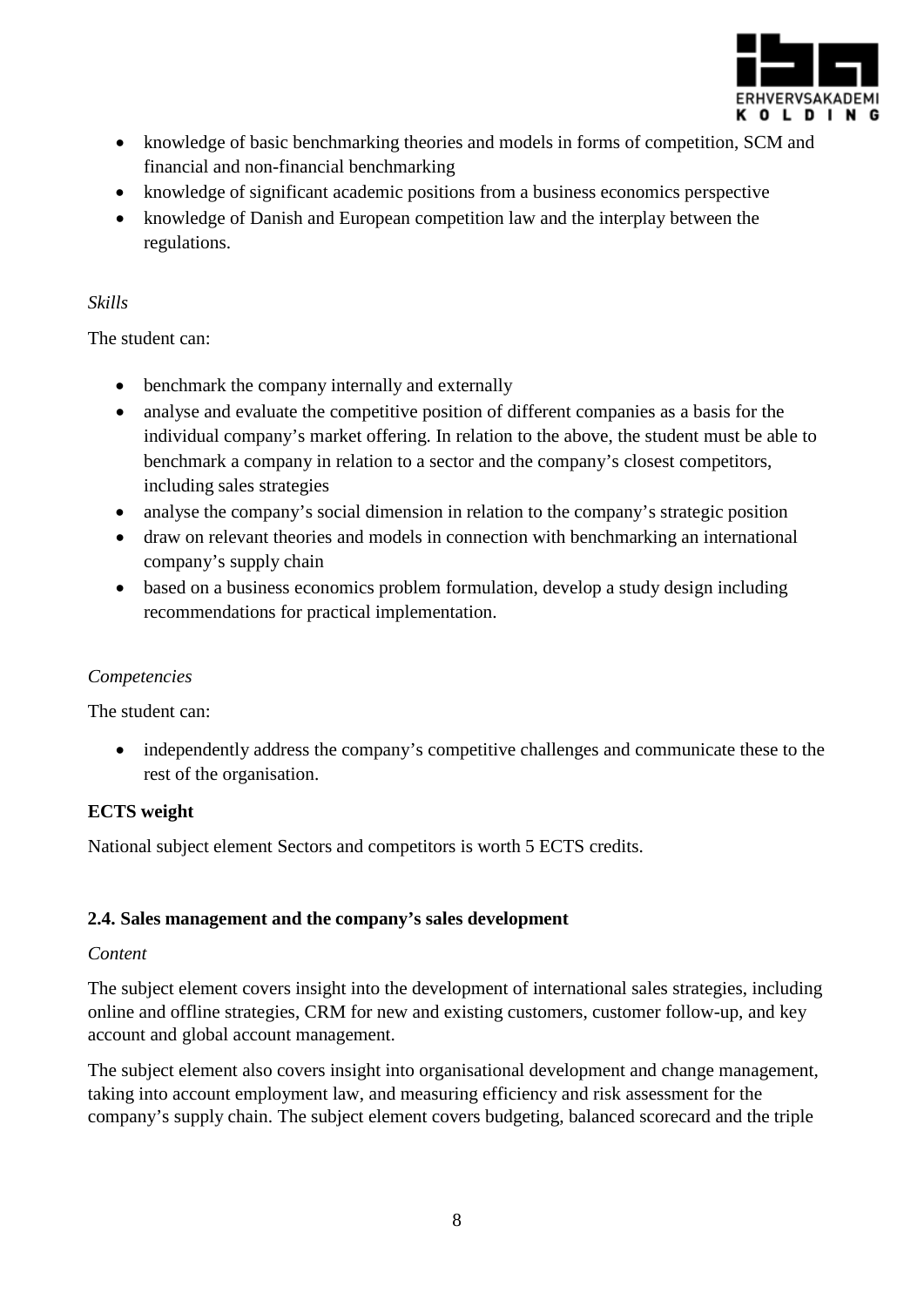

bottom line in the selection of strategies for the company. The subject element also requires students to incorporate and reflect on the significance of the theoretical standpoint for analyses.

### **Learning objectives for Sales management and the company's sales development**

### *Knowledge*

The student has:

- understanding of key theories, models and methods for development of the company's sales and customer base using various approaches
- knowledge and understanding of relevant theories and models in relation to business models with a focus on sales
- knowledge of tools for measuring the efficiency of the company's supply chain
- knowledge of methods and models for supply chain risk assessment
- understanding of alternative budget models
- knowledge of alternative financial and non-financial reporting methods
- knowledge of different approaches to dissemination of insight and knowledge in reports and projects.

# *Skills*

The student can:

- justify and communicate selected strategies in a sales plan to relevant stakeholders
- analyse and evaluate the activities and action parameters linked to the company's market offerings to customers in general and specific customers, in order to be able to suggest possible changes in strategy and initiatives
- prepare a plan for the development of the organisation
- prepare a follow-up plan for the company's business model in relation to measuring the effectiveness of the company's supply chain
- define budget assumptions and prepare and evaluate a total budget for the company's strategic decisions and assess the financial impacts of this
- develop strategy maps and balanced scorecards
- write evidence-based reports and projects, including following academic formalities, communicate study results and proposed solutions, etc., in a clearly legible and readable report
- apply employment law regulations in an international context, including in accordance with the rules on governing law and jurisdiction, with a special focus on recruitment and retention, posting and dismissal.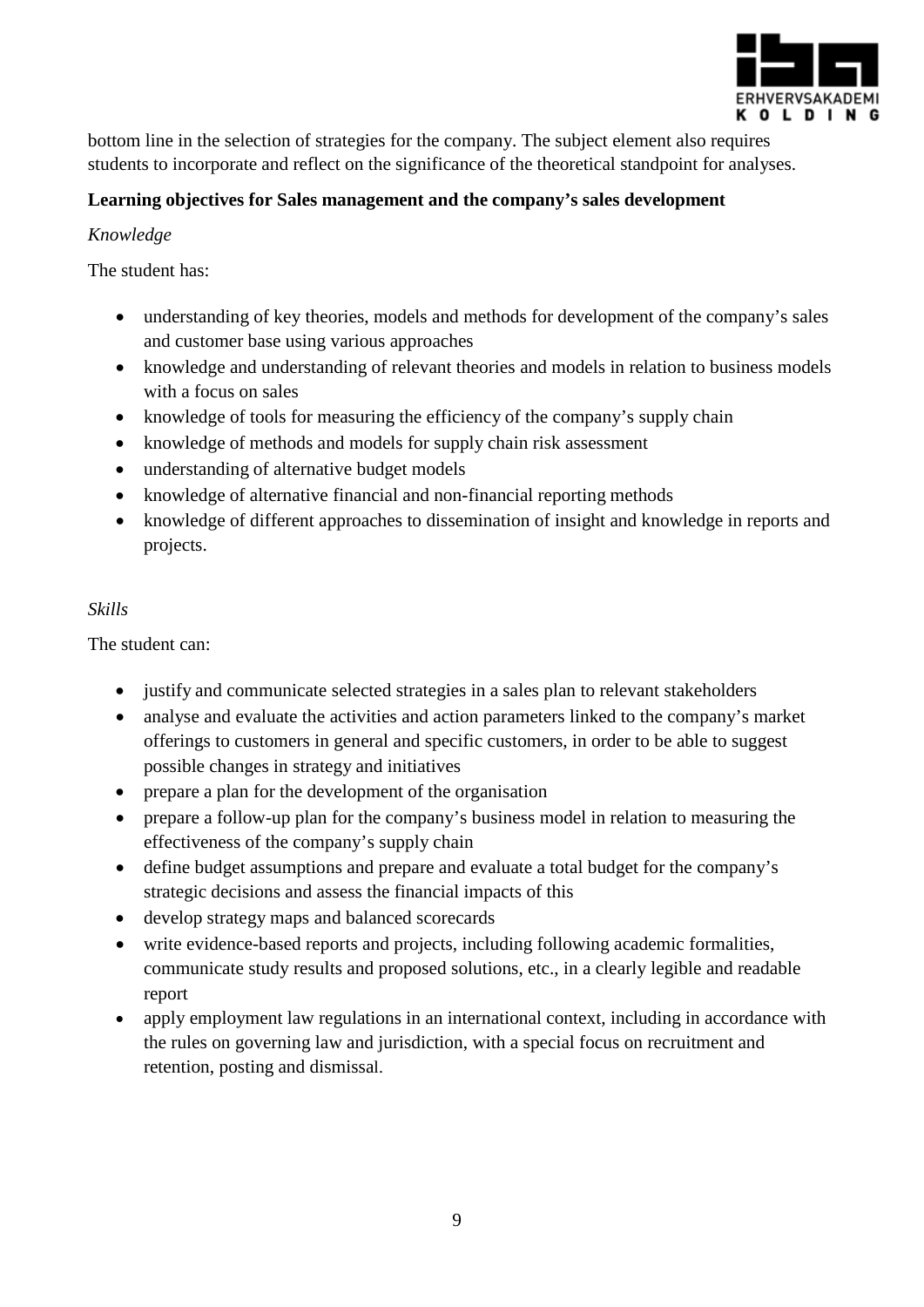

### *Competencies*

The student can:

- based on the company's data foundation, assess, manage and lead the development of sales strategies in complex situations involving relevant stakeholders
- prepare analyses of the company's overall activities as well as work independently with the company's strategic customer base
- identify their own learning needs, in order to develop and maintain relevant competencies for working based on a holistic approach
- independently analyse and participate in the development of an organisational action plan to ensure implementation of the sales plan
- work with the sales function to optimise the company's combined sales efforts based on efficiency throughout the entire supply chain.

# **ECTS weight**

National subject element Sales management and the company's sales development is worth 10 ECTS credits.

### <span id="page-9-0"></span>**2.5 The number of exams in the national subject elements**

There are 2 exams in the national subject elements, as well as one further exam in the bachelor project. For the number of exams in the internship, please refer to section 3.

For a comprehensive overview of all the programme's exams, please refer to the institutional part of the curriculum, as the national subject elements described in this curriculum can be examined together with the subject elements specified in the institutional part of the curriculum.

# <span id="page-9-1"></span>**3. Internship**

# **Learning objectives for student internships**

#### *Knowledge*

The student has:

- knowledge of theory, methodology and actual practice
- an understanding of concepts and methods and can reflect on their use
- experience from participation in solving practical work tasks.

*Skills*

The student can: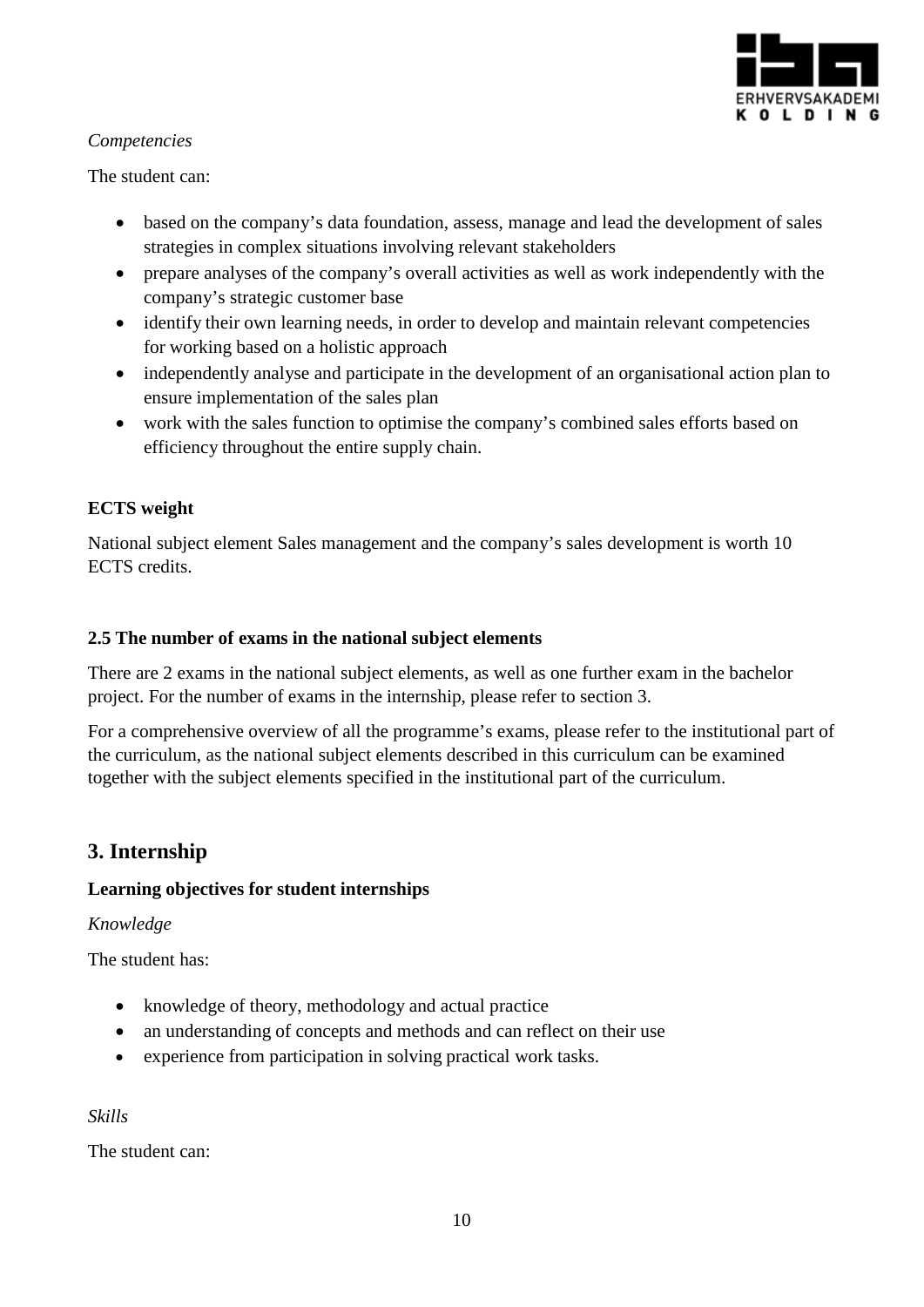

- put acquired knowledge into practice for the business
- assess theoretical and practical issues and propose solutions
- use and communicate relevant theories for the resolution of tasks based on practice.

#### *Competencies*

The student can:

- see his/her own professional role in relation to the specific tasks and identify personal learning needs and develop personal knowledge, skills and competences in relation to the specific tasks
- independently engage in professional as well as interdisciplinary cooperation.

#### **ECTS weight**

The internship is worth 15 ECTS credits.

#### **Number of exams**

The internship is completed with 1 exam.

# <span id="page-10-0"></span>**4. Requirements for the Bachelor Project**

The learning objectives for the Bachelor project are identical to the programme's learning objectives listed above under point 1.

The Bachelor's project must document the student's understanding of and ability to reflect on the practices of the profession and the use of theory and method in relation to a real-life problem. The problem statement that must be central to the programme and profession, is formulated by the student, possibly in collaboration with a private or public company. The Academy approves the problem statement.

#### **Exams for the Bachelor Project**

The Bachelor project completes the programme in the last semester once all the preceding exams have been passed.

#### **ECTS weight**

The Bachelor Project is weighted 15 ECTS credits.

#### **Examination form**

The exam is an oral and written examination with an external co-examiner, a combined mark is given based on the 7-point scale for the written project and the oral presentation.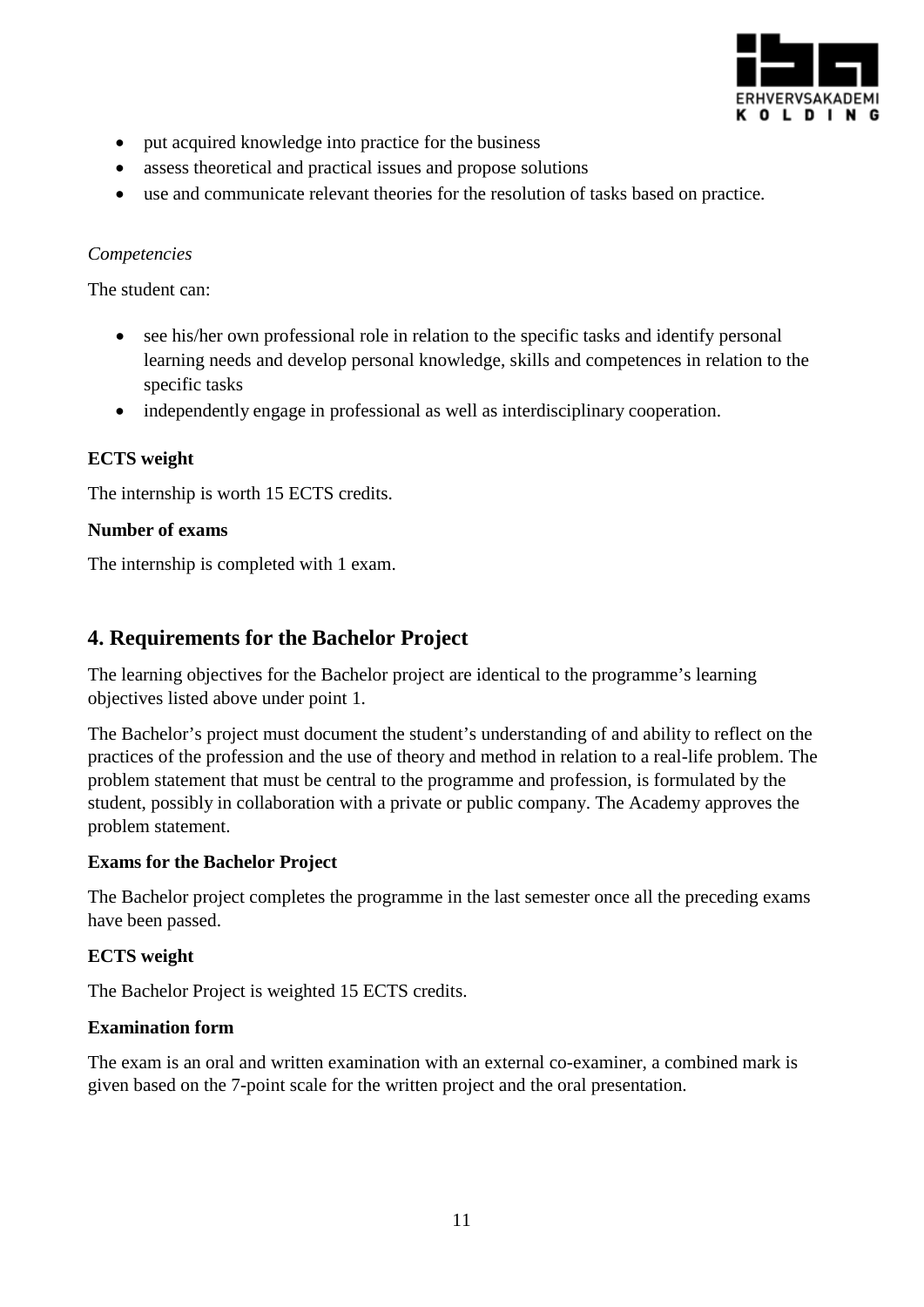

# <span id="page-11-0"></span>**5. Rules on credit**

Passed programme elements are equivalent to similar programme elements taken at other educational institutions offering this programme.

The students are obliged to inform us of any completed educational elements from another Danish or foreign higher education programme or any jobs which are likely to provide credit.

The Academy approves, in each instance, credit on the basis of completed programme elements and any jobs which meet the objectives of the subjects, the educational part and the internship parts.

The decision is taken according to an academic assessment.

For prior credit approval of studies in Denmark or abroad, students are required to document each approved and completed programme element on the completion of these studies.

In connection with applying for prior credit approval, the students give permission that the Academy can obtain the necessary information after the student's completion.

On approval according to the above, the programme element is deemed to be passed if it was passed according to the rules of the programme in question.

The following credit agreements have been made for the national subject elements:

# <span id="page-11-1"></span>**6. Academic criteria for selecting candidates for top-up programmes**

- Average grade from the qualifying examination
- Grade and ECTS credits in marketing, economics, law and organisation
- The reasoned application
- Relevant work experience, including compulsory military service (max. 12) months)
- Relevant supplementary training and/or courses
- Other experience, such as attending a folk high school, stays abroad, voluntary work (min. 3 months)

Applicants may also be called in to an interview before admission.

Each institution indicates on its website which of the above criteria form the basis for admission.

# <span id="page-11-2"></span>**7. Commencement and transitional schemes**

#### Commencement

This part of the national curriculum is valid from 20.08.2018 and is valid for students who are enrolled after 20.08.2018.

Simultaneously, the previous joint national curriculum is NOT valid from 01.08.2021.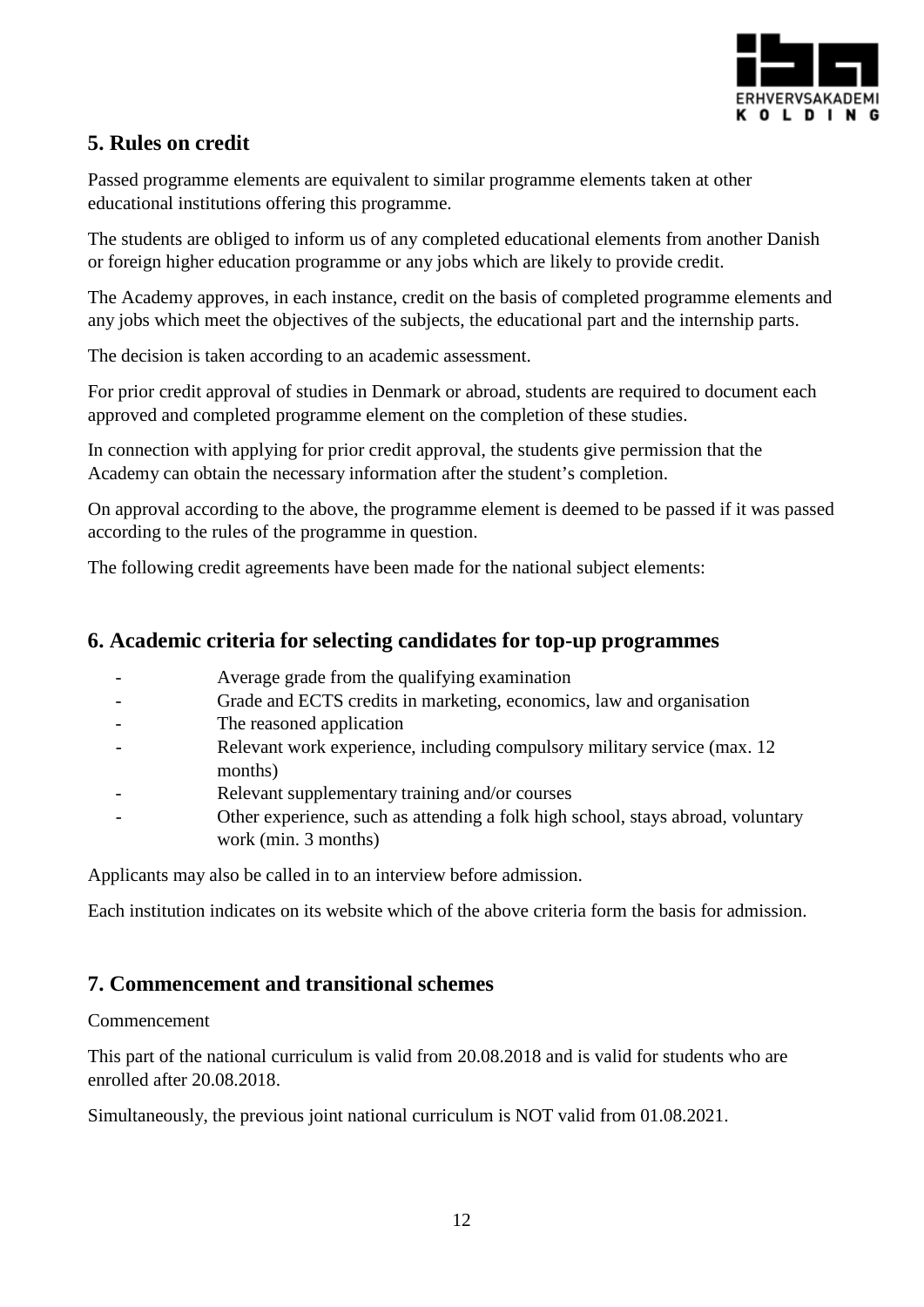

# Curriculum for Bachelor's Degree Programme in International Sales and Marketing

2021

Part 2

Approved by: Niels Egelund August 2021

 $NusE_j - d$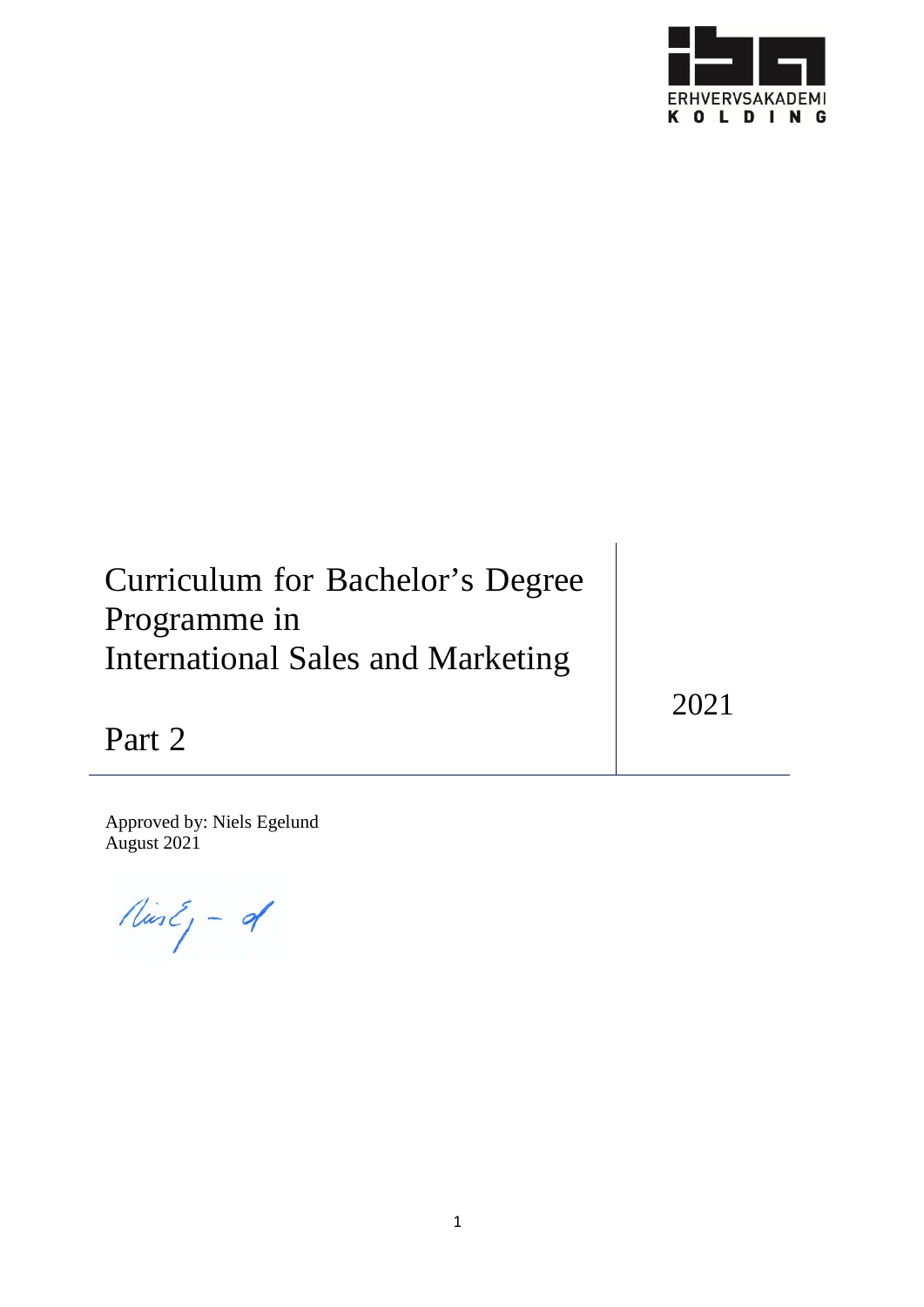

#### **Contents**

| 1 <sub>1</sub> |     |        |                                                                            |  |
|----------------|-----|--------|----------------------------------------------------------------------------|--|
|                | 1.1 |        |                                                                            |  |
|                | 1.2 |        |                                                                            |  |
|                | 1.3 |        |                                                                            |  |
| $\overline{2}$ |     |        |                                                                            |  |
| 3              |     |        |                                                                            |  |
| 4              |     |        |                                                                            |  |
|                | 4.1 |        |                                                                            |  |
|                |     | 4.1.1  | Responsibility and distribution of tasks in connection with the internship |  |
|                |     | 4.1.2  | The student                                                                |  |
|                |     | 4.1.3  |                                                                            |  |
|                |     | 4.1.4  |                                                                            |  |
|                |     | 4.1.5. |                                                                            |  |
| 5              |     |        |                                                                            |  |
| 6              |     |        |                                                                            |  |
| $\overline{7}$ |     |        |                                                                            |  |
|                | 7.1 |        |                                                                            |  |
|                |     | 7.1.1  |                                                                            |  |
|                |     | 7.1.2  |                                                                            |  |
|                |     | 7.1.3  |                                                                            |  |
|                |     | 7.1.4  | Procedures and sanctions for cheating in exams and disturbing behaviour 11 |  |
|                |     | 7.1.5  |                                                                            |  |
|                |     | 7.1.6  |                                                                            |  |
|                |     | 7.1.7  |                                                                            |  |
|                |     | 7.1.8  |                                                                            |  |
| 8              |     |        |                                                                            |  |
|                | 8.1 |        |                                                                            |  |
|                | 8.2 |        |                                                                            |  |
|                |     | 8.2.1  |                                                                            |  |
| 9              |     |        |                                                                            |  |
| 10             |     |        |                                                                            |  |
|                |     | 10.1   |                                                                            |  |
|                |     | 10.2   |                                                                            |  |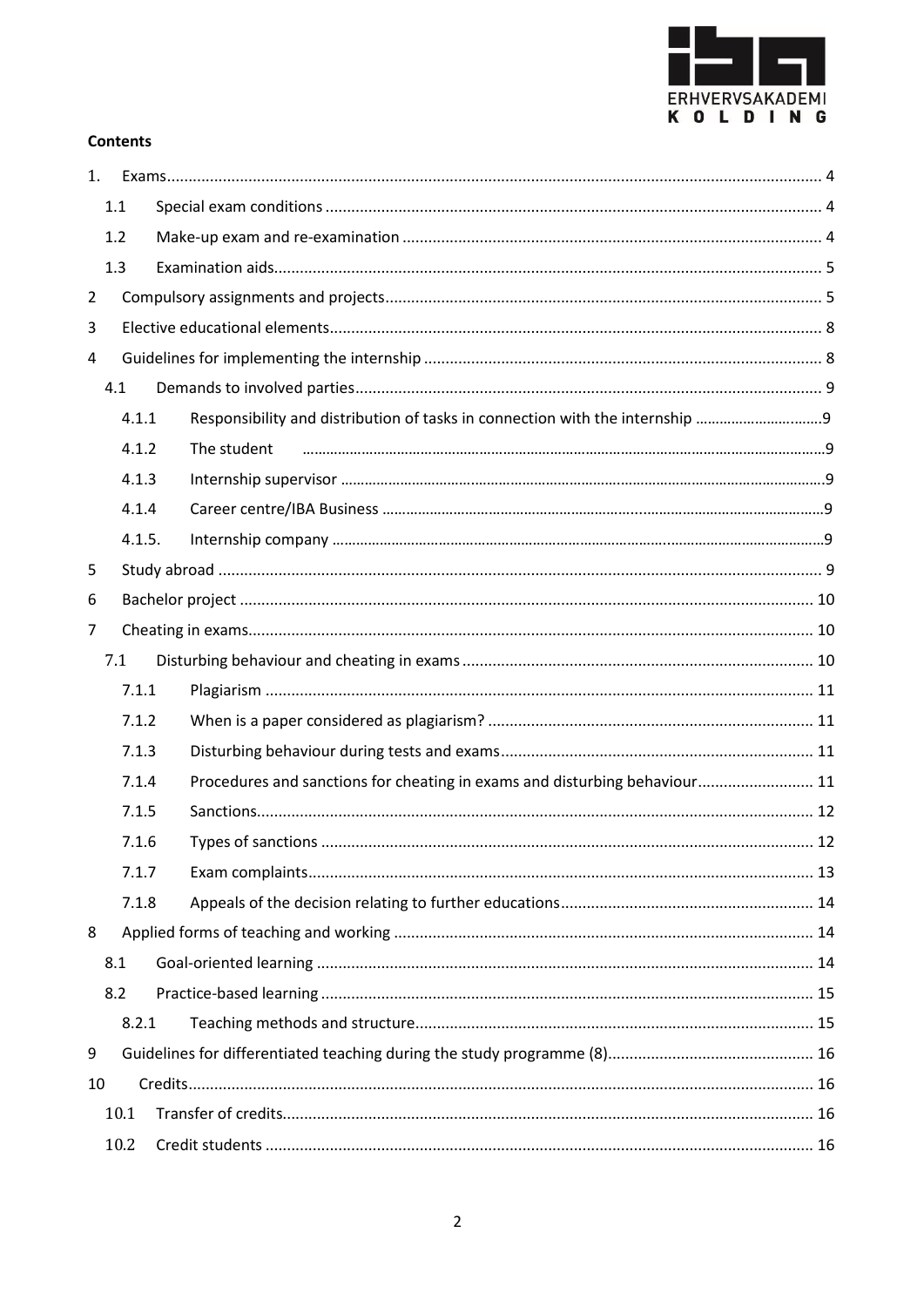

| 12 |  |  |  |  |
|----|--|--|--|--|
| 13 |  |  |  |  |
| 14 |  |  |  |  |
| 15 |  |  |  |  |
|    |  |  |  |  |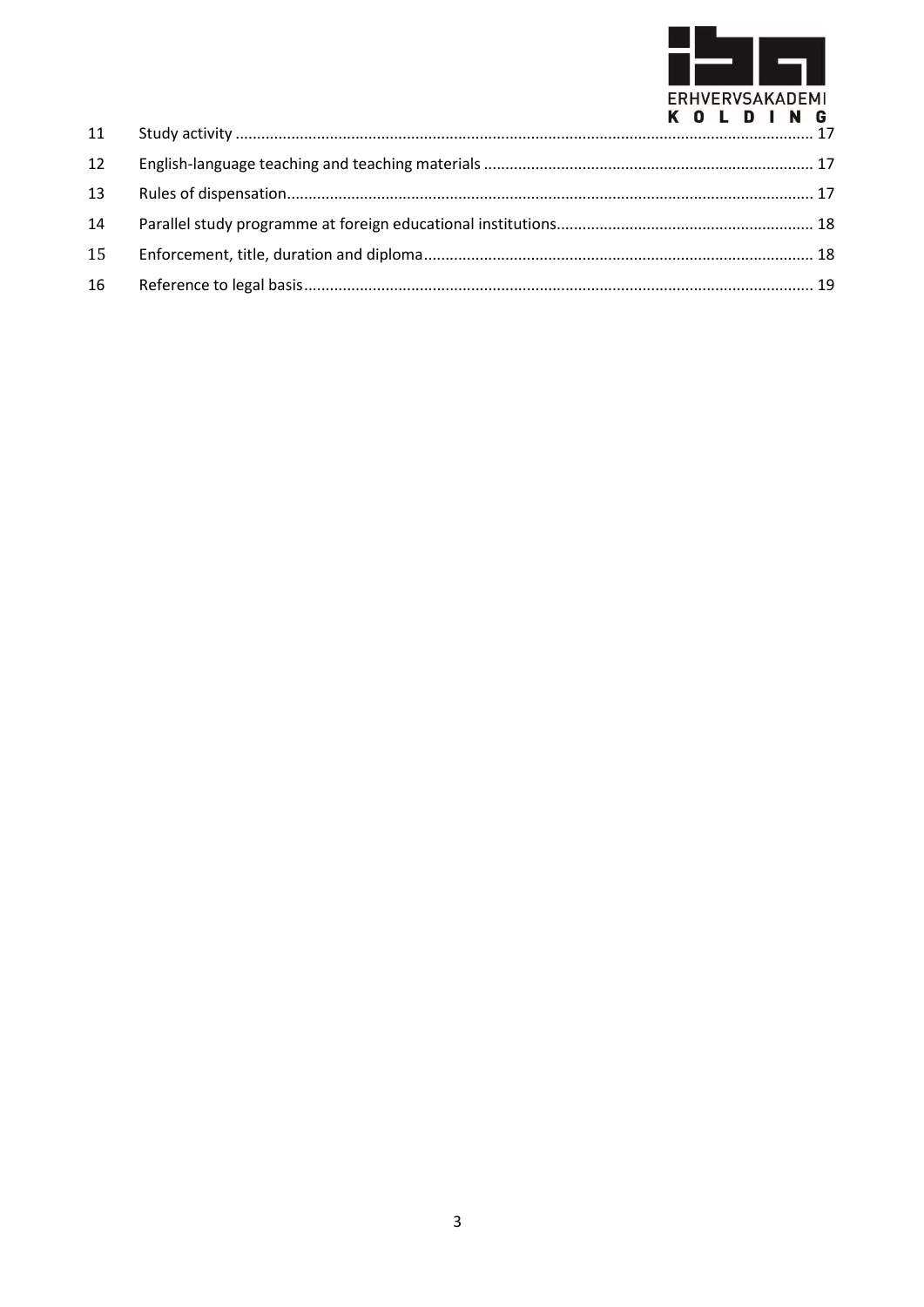

# <span id="page-15-0"></span>1. Exams

The rules regulating the exams of the study programme are prepared with starting point in Executive order no. 18 of 09/01/2020 on examinations in business-oriented higher education (The Examination Order).

The study programme operates with three different types of exams:

- External exams. These are used nationwide. They are assessed by the internal examiner and one or more external examiners.
- Internal exams in compulsory educational elements. These are used nationwide. They are assessed by one or more lecturers or industry representatives.
- Internal exams in elective elements. These are specific for the educational institution. They are assessed by one or more lecturers or industry representatives.

All exams must be taken during the first exam period following the completion of the teaching period. The student is automatically registered for the exam. The student is entitled to three examination attempts for each exam. All exams must be passed. Passed exams may not be taken again.

The student cannot deregister for the exam. If a student has not submitted his or her [reasoned] deregistration for an exam in due time, the exam is considered as an attempt, in terms of the number of examination attempts permitted.

#### <span id="page-15-1"></span>1.1 Special exam conditions

Students may - if conditioned by physical or mental disability - seek permission to have extra time for the examination, or the like. The application must be sent to the programme administration no later than four weeks before the examination. In case of sudden health problems, an exemption from the deadline can be made.

# <span id="page-15-2"></span>1.2 Make-up exam and re-examination

A student who has not been able to complete an exam owing to documented illness or other unforeseeable matter, may take a make-up exam as soon as possible. Illness must be documented by a medical certificate. The institution must receive the medical certificate no later than 2 working days after the exam date.The student must pay for the medical certificate himself/herself. If the illness is not documented as stated above, the student will be considered to have used one examination attempt.

If the compulsory assignments cannot be approved, the student must make a replacement assignment. The replacement assignment counts as an examination attempt and the student may participate in the re-examination in the same exam period. If a student does not attend an examination and he/she does not have a valid reason (illness etc.), the student will have used one examination attempt and will automatically be registered for the next examination period. The institution may make exemptions from this.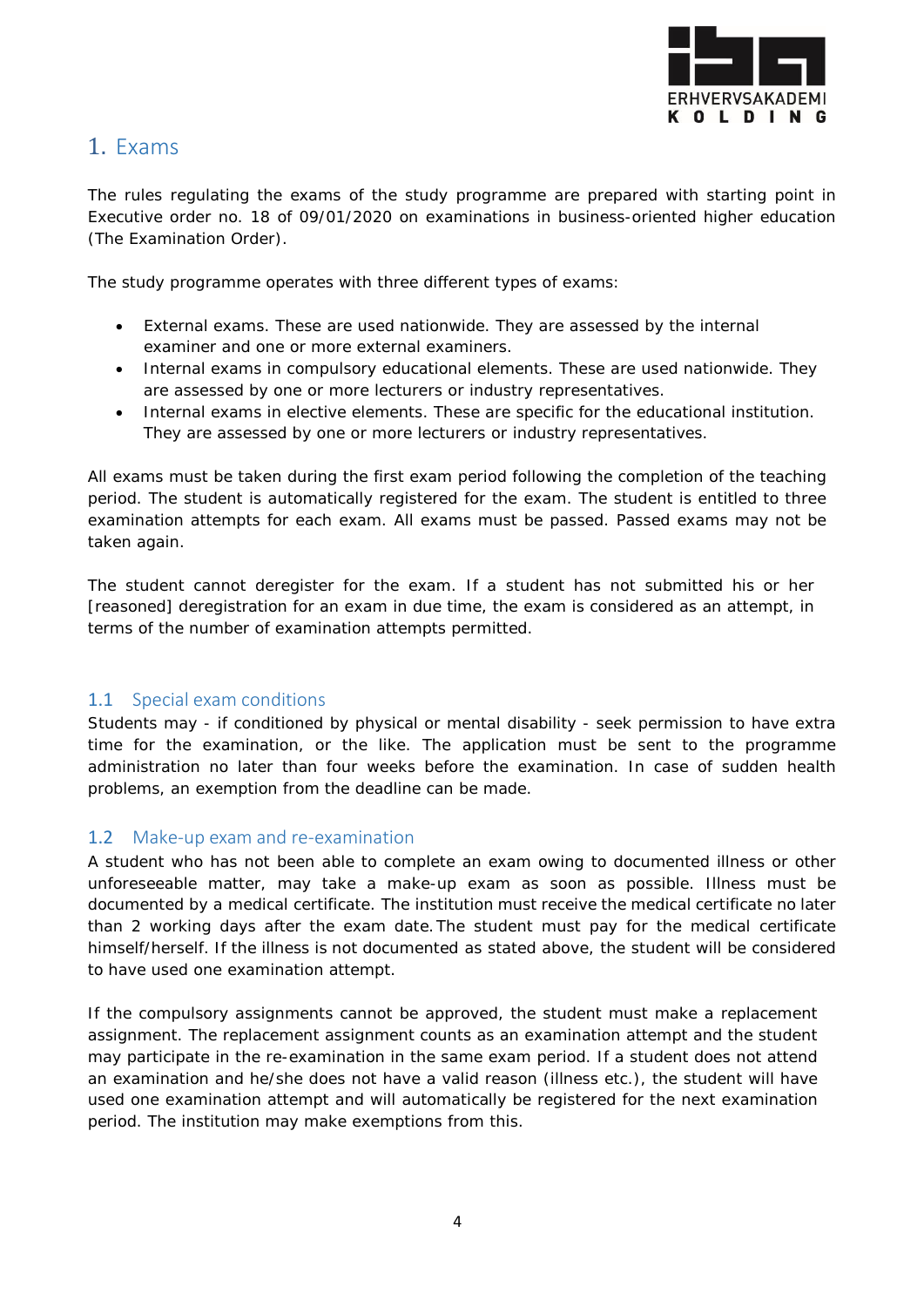

#### <span id="page-16-0"></span>1.3 Examination aids

In connection with written exams and tests, the student may use books and materials handed out during lessons, own notes, supplementary materials, the Intranet, Canvas, USB-pen and similar for storage of documents, unless otherwise clearly stated in the handed-out exam paper/guidelines.

The student may not bring or use aids which make it possible to have a conversation or communicate with others, e.g. mobile phones and other data communication equipment which makes it possible for the student to communicate with others.

The students may not share or lend examination aids to each other during exams. The students may in no way communicate with each other after start of the exam.

If a student tries to get in touch with another student or uses examination aids which are not allowed, the student will immediately be expelled from the exam.

# <span id="page-16-1"></span>2 Compulsory assignments and projects

Each compulsory educational element in the semester modules is concluded by a compulsory assignment, which must be approved before the student can attend the exam.

The study programme includes a number of compulsory assignments in the form of projects, individual or group based assignments, case presentations, competitions, participation in digital courses, Innovation week, mock exam etc., which must be approved in order for the student to be allowed to attend the exam during the semesters and at the end of the semesters. Guidelines have been prepared for all projects including consequences to be enforced if a project is not approved.

Schematic presentation of the exams and educational elements, the time location in the study programme of compulsory educational elements and internship, including exams with external assessment, is presented below.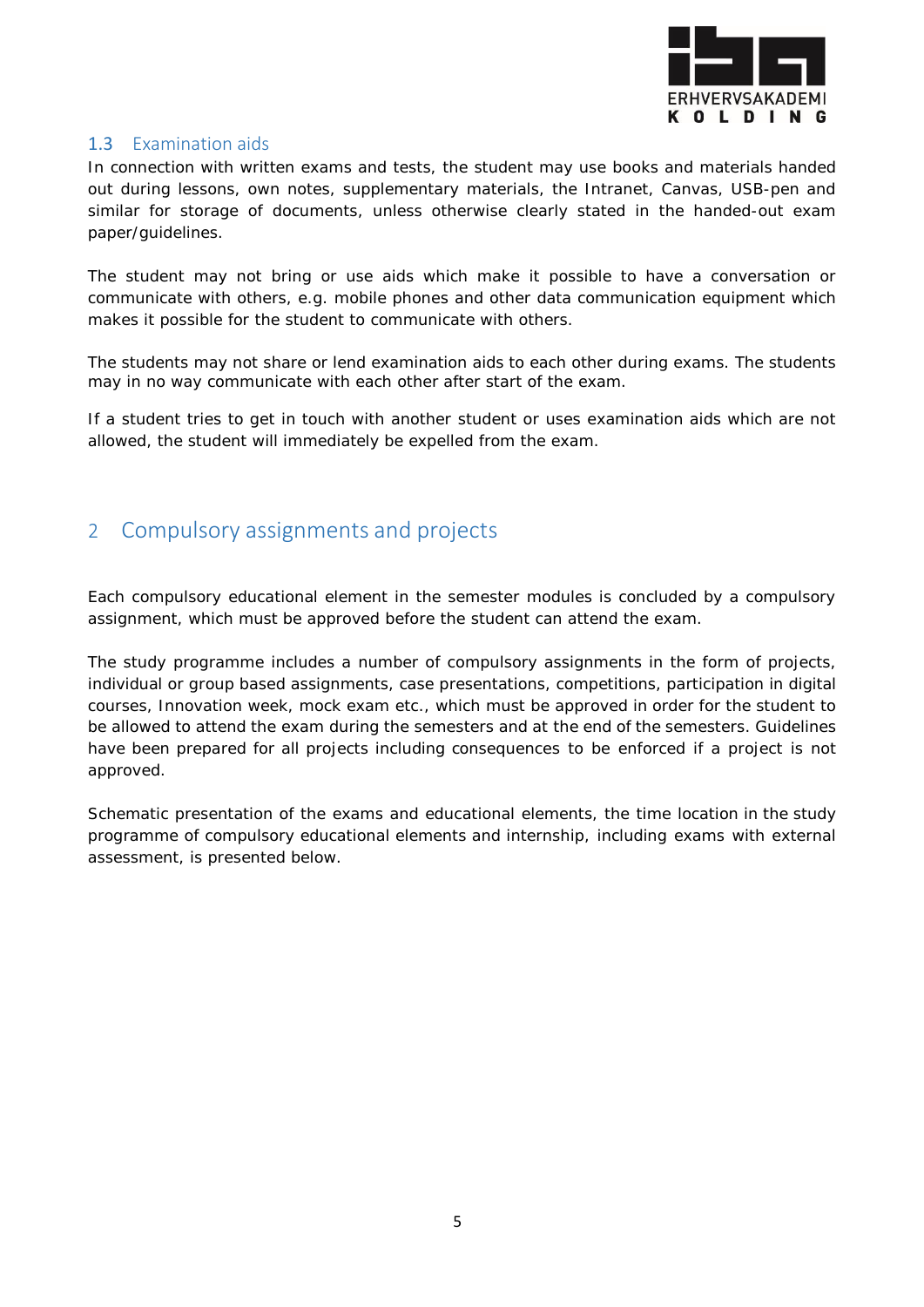

#### Overview of exams and assessments

| Exam name                                                                                                                                       | <b>Educational element</b>                                                                      | Grading                                                     | Included on<br>diploma                                 |  |
|-------------------------------------------------------------------------------------------------------------------------------------------------|-------------------------------------------------------------------------------------------------|-------------------------------------------------------------|--------------------------------------------------------|--|
| 1st semester exam, external<br>(Written, 30 ECTS)                                                                                               | 1 The company's strategic<br>basis<br>2 The customer as starting<br>point                       | 7-point scale                                               | 1 grade                                                |  |
| Mandatory assignments<br>during thesemester                                                                                                     | The company'sstrategic<br>basis<br>The customer asstarting<br>point<br>Mock-exam                | Must be passed to<br>register for the 1st<br>semester exam  |                                                        |  |
| 2nd semester exam, 15<br>$ECTS)$ - internal<br>Written two hours examination<br>after module 3<br>30 minutes oral examination after<br>module 4 | 3 Industry and competitors<br>4 Sales management and<br>the sales development of the<br>company | 7-point scale<br>1/3<br>2/3<br>Must be passed<br>separately | 1 partial grade<br>1 partial grade<br>1 counting grade |  |
| Mandatory assignments<br>during the semester                                                                                                    | The company's<br>strategic basis<br>Sales management and the<br>company's sales<br>development  | Must be passed to<br>register for the 2nd<br>semester exam  |                                                        |  |
| Exams in elective elements,<br>internal<br>Elective educational element 1<br>$(10$ ECTS)<br>Elective educational element 2 (5<br>ECTS)          | Elective educational<br>elements<br>Part exam 1:<br>Part exam 2:                                | 7-point scale<br>Must be passed<br>separately               | 1 partial grade<br>1 partial grade<br>1 counting grade |  |
| 3rd semester exam<br>Internship exam (15 ECTS),<br>internal and oral<br>Bachelor project (15 ECTS),<br>external                                 | Internship, course and<br>report<br>Bachelor project                                            | 7-point scale<br>7-point scale                              | 1 grade<br>1 grade                                     |  |

### **Overview of educational elements' ECTS distribution per semester**

| Educational elements'<br>distribution per semester   | 1 year | 2 year | <b>ECTS</b> |
|------------------------------------------------------|--------|--------|-------------|
| National elements taught as courses                  | 45     |        |             |
| Marketing                                            | 17,5   |        | 17,5        |
| Organization/Management &<br>Supply Chain Management | 10     |        | 10          |
| Finance/economics                                    | 7,5    |        | 7,5         |
| Science and methodology                              | 5      |        | 5           |
| <b>Business law</b>                                  | 5      |        | 5           |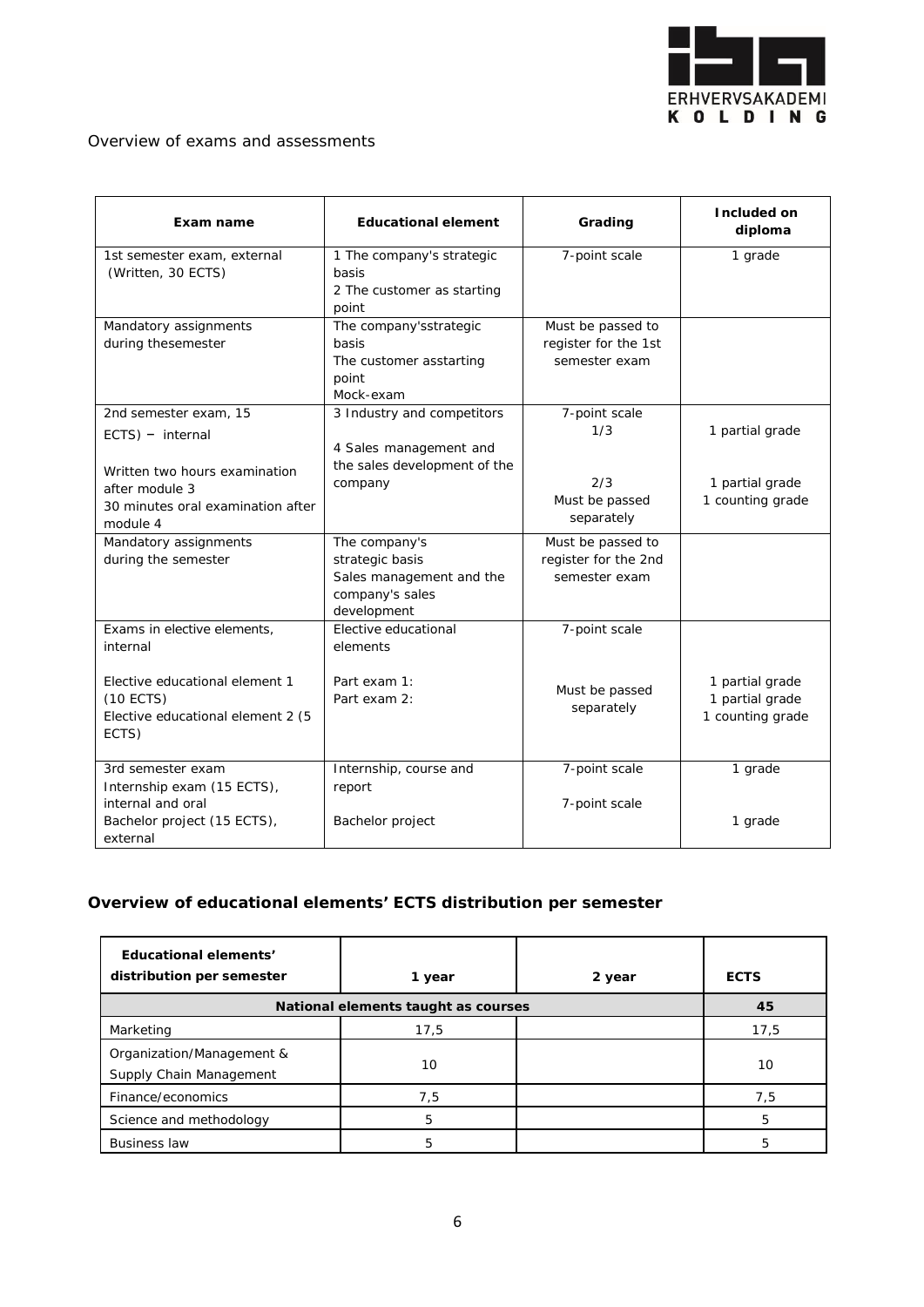

| <b>Institutional elements</b>            |    |         | 15 |
|------------------------------------------|----|---------|----|
| Elective elements (in-depth<br>subjects) |    | 10<br>5 | 15 |
| Internship and bachelor project          | 30 |         |    |
| Internship and report                    |    | 15      | 15 |
| Bachelor project                         |    | 15      | 15 |
| <b>Total</b>                             |    |         | 90 |

#### **Schematic presentation of the relationship between ECTS-distribution module 1-4 and courses**

| Module/course                                                               | Marketing | Organisation/<br>management/<br>supply chain<br>management | Finance/<br>Economics | Law | Theory of<br>Science and<br>Methodology |
|-----------------------------------------------------------------------------|-----------|------------------------------------------------------------|-----------------------|-----|-----------------------------------------|
| 1 The company's strategic basis<br>$(10$ ECTS)                              | 2.5       | 2.0                                                        | 2.0                   | 1.0 | 2.5                                     |
| 2 The customer as starting point<br>$(20$ ECTS)                             | 9.0       | 3.5                                                        | 3.0                   | 3.0 | 1.5                                     |
| 3 Industry and competitors (5<br>ECTS)                                      | 2.0       | 1.0                                                        | 1.0                   | 0.5 | 0.5                                     |
| 4 Sales management and the<br>sales development of the<br>company (10 ECTS) | 4.0       | 3.5                                                        | 1.5                   | 0.5 | 0.5                                     |
| Total                                                                       | 17.5      | 10                                                         | 7.5                   | 5   | 5                                       |
| Elective elements<br>$(15$ ECTS)                                            |           |                                                            |                       |     |                                         |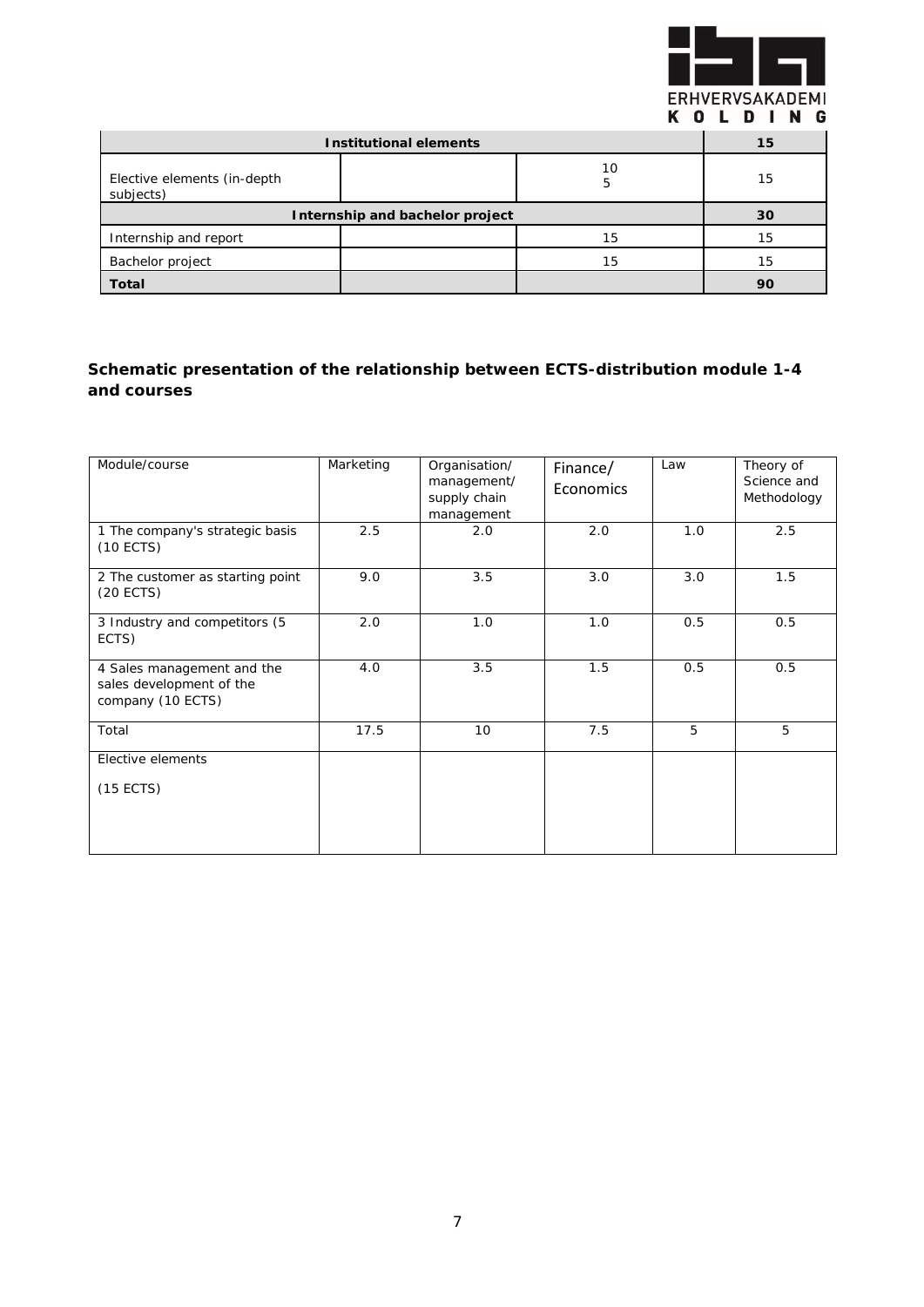

# <span id="page-19-0"></span>3 Elective educational elements

As part of the 2nd semester the students may attend elective educational elements. The elective educational elements is a possibility for the student to enhance his/her competencies through specialisation and working in depth with themes relating to the core contents of the study programme. Two different elective courses representing 10 ECTS and 5 ECTS respectively are offered on the 2nd semester. Classes open when approx. 12 students register.

The time location of the elective elements is in the 2nd semester of the study programme.

**Elective educational elements: Classes where students may work in depth with a subject**

| Class 1 - 10 ECTS |  |
|-------------------|--|
|-------------------|--|

- The individual institutions offer joint elements and elective educational elements as required.
- Class 2 5 ECTS
	- The institution define the elective in-depth element

Assessment of the exams: Separate

Elective elements are assessed separately with an internal assessment according to the 7- point scale; each partial examination must be passed. The two partial examinations and two grades, which will be calculated to one total grade, will be listed for the elective element on the degree certificate. Learning goals as well as assessment will be presented in the elective classes offered.

# <span id="page-19-1"></span>4 Guidelines for implementing the internship

The internship companies are expected to be found among the business partners who also assist with best practice experience in the institution's knowledge network.

During the company internship the student has a supervisor from the study programme as well as a contact person in the company. Together, the student and the two supervisors determine the student's learning goals for the internship which will then be guiding for the company's planning of the student's work.

The internship is concluded by an evaluation conversation based on a written report where student and supervisor in cooperation evaluate the student's learning outcome of the internship as compared to the set learning goals. The student's learning outcome must be passed in order for the student to attend the final exam.

The company internship is comparable to a full-time job with the same requirements to working hours, contribution, commitment and flexibility which a graduated bachelor would expect to find in his/her first job.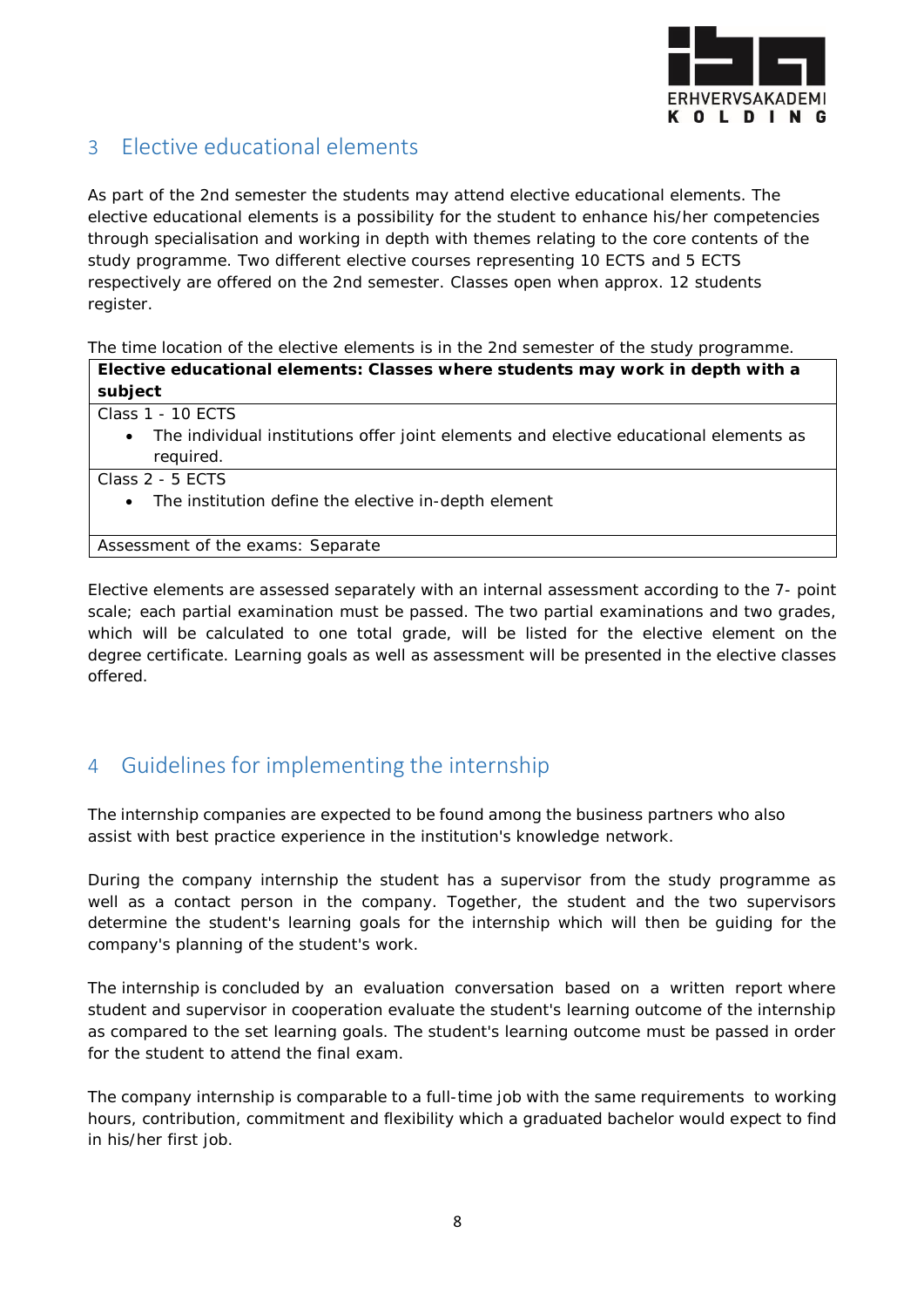

#### <span id="page-20-0"></span>4.1 Demands to involved parties

#### 4.1.1 Responsibility and distribution of tasks in connection with the internship is as follows:

A written agreement signed by the student, the internship company and the supervisor forms the basis for the implementation of the internship.

#### <span id="page-20-1"></span>4.1.2 The student

The student is responsible for the process until signing of the internship agreement with the entrepreneur/company environment or the company. The institution supports the student during this process in different ways to ensure that the student achieves the set learning goals. During the internship the student is responsible for his/her contribution to achieve the learning goals. In case of any discrepancies during the internship, the student is responsible for informing the institution who will then assist to find a solution. Students who have an alternative internship period approved will have an internship supervisor assigned who will guide the student throughout the internship process, among others - the professional contents ofthe internship as well as with setting of learning goals.

#### <span id="page-20-2"></span>4.1.3 Internship supervisor

The internship supervisor is responsible for introducing the internship, approving the internship agreement, following up during the internship period and take the student through exam after the internship. It is further the responsibility of the supervisor that an internship can be approved and that the student achieves the learning goals, if a student decides to implement the company internship in his/her own company.

#### <span id="page-20-3"></span>4.1.4 Career centre/IBA Business

The career centre helps and supports the students who do not carry out a company internship, e.g. through courses in writing applications and CV. The career centre coordinates the preparation of internship agreements and ensures that they are approved by all parties.

#### <span id="page-20-4"></span>4.1.5 Internship company

The requirements to the companies which make an internship agreement include supervisor conditions and the nature of the work tasks. The internship in a company must follow the institution's internship concept regarding follow-up and evaluation.

# <span id="page-20-5"></span>5 Study abroad

The student attending this study programme may complete 2nd semester at educational institutions abroad. To secure the best possible learning environment in classes numbers of students studying abroad may be limited. It is also possible to implement company internships and bachelor projects in companies or organisations abroad. The institution must approve study abroad programme before it takes place.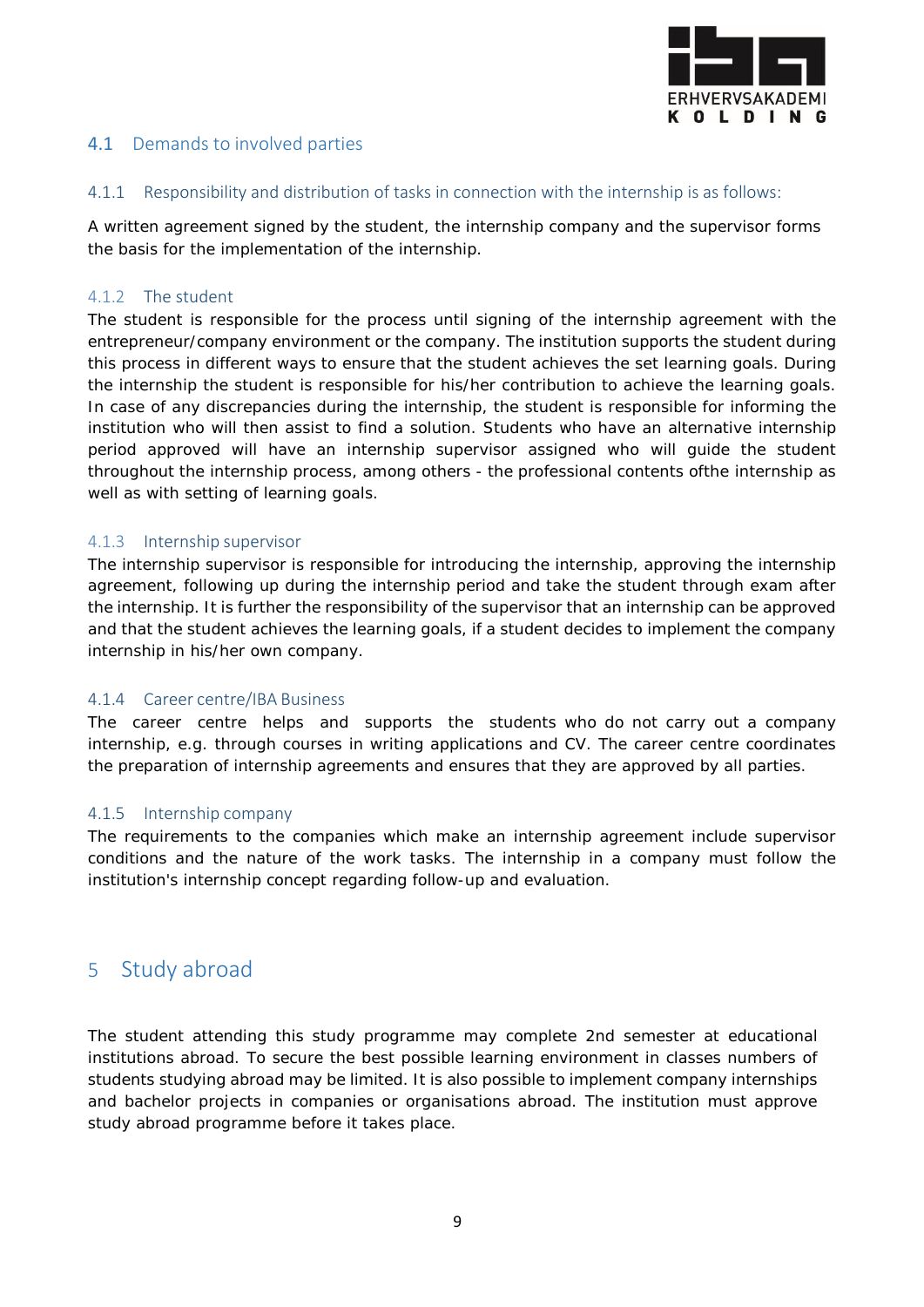

# <span id="page-21-0"></span>6 Bachelor project

The final bachelor project may be prepared individually or by 2-3 students working together. The bachelor project must have a maximum scope of: 100,000 characters for one student, 150,000 characters for two students and up to 200,000 characters for three students. Characters include spaces, footnotes, figures and tables, but do not include cover page, table of contents, references and enclosures.

Requirements for the bachelor project are described in more detail on the programme's digital learning platform.

Based on the written report, the student attends an individual oral exam which lasts 45 minutes, including assessment. Grading is based on the 7-point scale. One combined grade is given for the bachelor project; the written report counts for 2/3 and the oral exam counts for 1/3. The student's ability to express himself/herself and his/her spelling skills count for 7 % of the assessment of the bachelor project.

If the total assessment results in a grade lower than 02, the student must prepare a new project with a new problem statement. In case of a written assignment prepared by more students, the individual assessment can only be made, if the contribution of the individual student can be stated. The oral individual presentation is based either on the contribution of the individual student or the assignment as a whole, if the individualisation is not stated.

When answering the set problem statement, it is important that the student can make use of central theories and methods. Furthermore, the bachelor project must make use of empiric data to answer the current problem statement. The institution prepares detailed guidelines with the formal requirements for the project. Guidelines are given to the students in due time before the exam project starts.

# <span id="page-21-1"></span>7 Cheating in exams

#### <span id="page-21-2"></span>7.1 Disturbing behaviour and cheating in exams

It is considered cheating if a student in connection with an exam

- receives "not allowed" help
- helps another student with his/her assignment
- makes use of "not allowed aids"

When a paper is submitted, the student must by his/her signature confirm that the paper has been prepared without unduly help. The signature may be digital.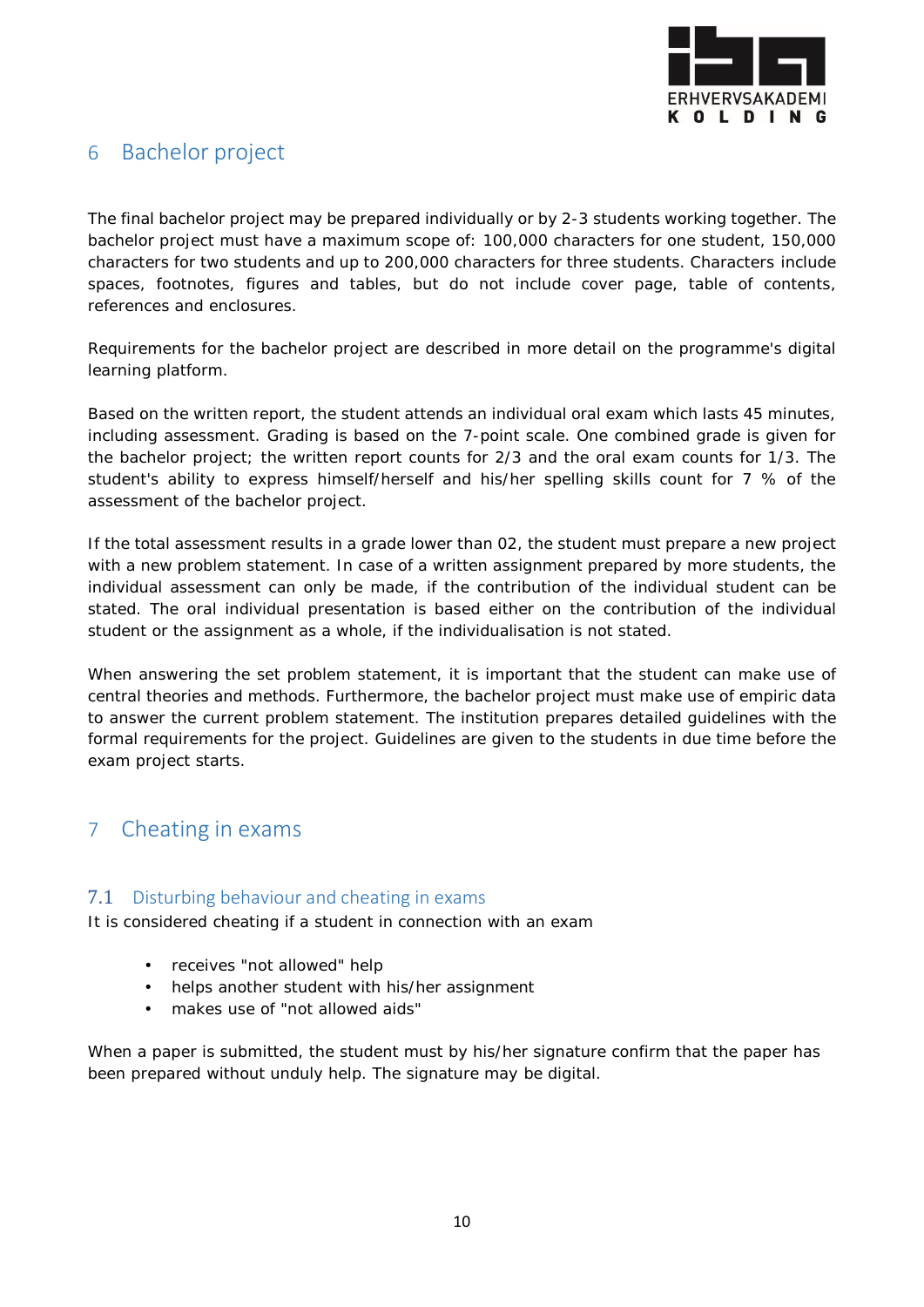

#### <span id="page-22-0"></span>7.1.1 Plagiarism

Plagiarism is considered cheating if found in the submitted paper. Below situations are considered as plagiarism:

- Written material which has previously been submitted for assessment, e.g. material included in a bachelor project, in compulsory assignments or in other exam papers
- Written material which is to be used or has been used in connection with an oral exam.

#### <span id="page-22-1"></span>7.1.2 When is a paper considered as plagiarism?

A paper or parts of it will be considered plagiarism when a student tries to give the impression that an idea, a text, a layout etc. is prepared by the student himself/herself, and this is not the case. It is considered plagiarism if a paper or assignment fully or partly is produced by the student, and

> 1. It includes identical or almost identical reproduction of others' work and this is not clearly marked by the use of e.g. quotation marks, written in italics and clearlyindicating where the text originates from (literature references including page numbers or the like).

2. It includes substantial passages where the wording is so close to another printed medium (without reference) that it is obviously not written by the student.

3. It includes words or sentences from others' texts without reference.

4. It reuses text or ideas from assignments which the student has previously prepared, without reference.

#### <span id="page-22-2"></span>7.1.3 Disturbing behaviour during tests and exams

IBA is authorised to expel a student from exam, if the student has a disturbing behaviour; for instance, makes noise or is in other ways breaking IBA's code of conduct during exams. In less serious incidents, IBA will first give a warning. Examination guards will report the incident to the Head of Department. This reporting must take place immediately after the incident and include a written report of the incident. The written report is to include an identification of the student in question and a description of the incident. Any available documentation must be enclosed. In case of a recurrent incident, this must be mentioned in the report. Please read paragraphs 7.1.5 and 7.1.6 for sanctions for disturbing behaviour.

#### <span id="page-22-3"></span>7.1.4 Procedures and sanctions for cheating in exams and disturbing behaviour

#### Who can report on cheating in exams?

Anybody who has a suspicion that cheating is going on is obliged to investigate whether there is cheating in the exam and if the suspicion is sustained, to report to the Head of Department.

#### **Reporting**

If the suspicion of cheating in an exam is supported or confirmed, the internal examiner and/or the external examiner are obliged to report this in writing to the Head of Department. At the same time, the student is to be informed that the incident has been reported to IBA as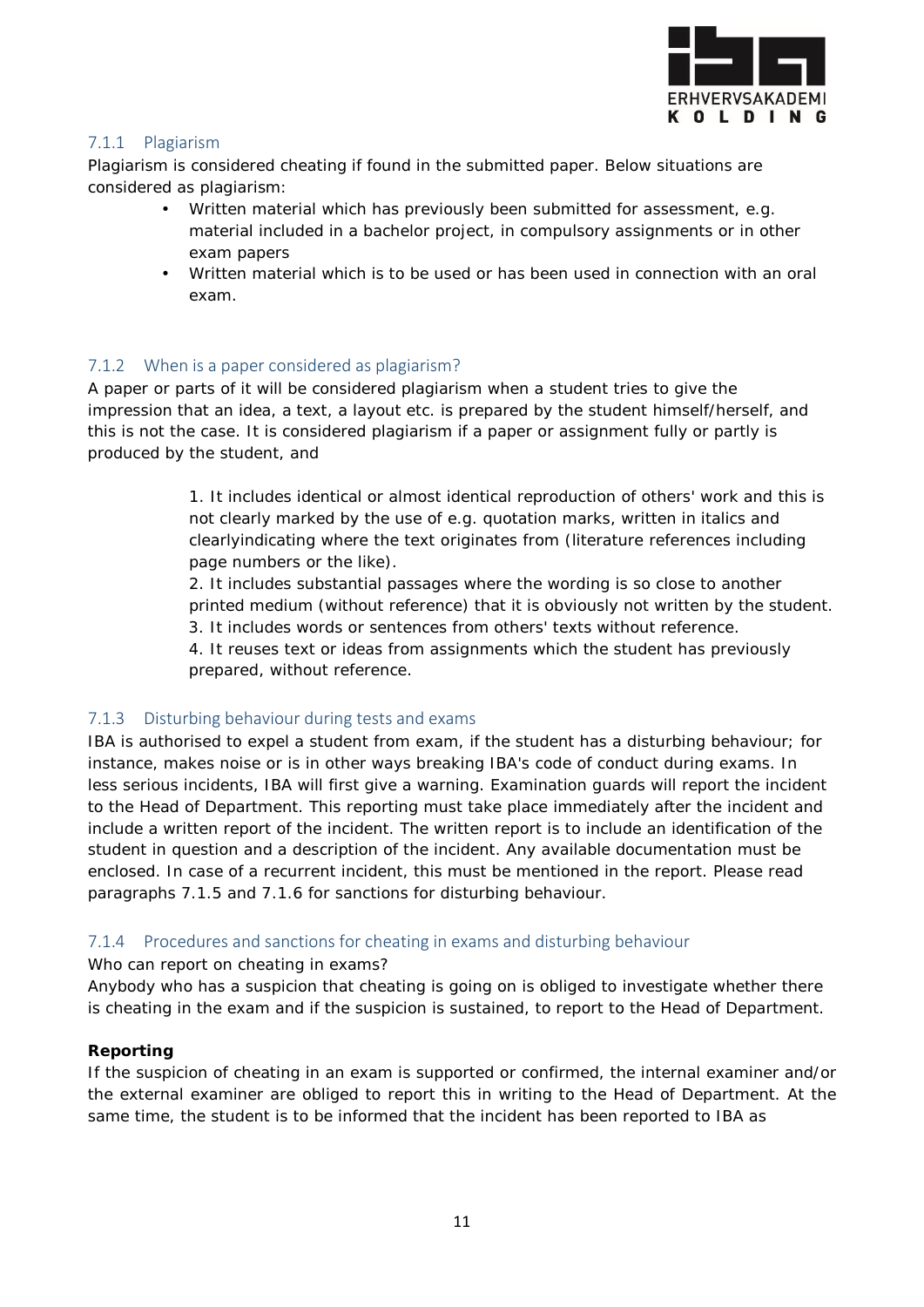

cheating in exam. If the assignment has not yet been assessed at the time of reporting, the assignment will not be assessed or graded and this will appear from the school report.

#### **Head of Department**

When the Head of Department receives a report on cheating in an exam, he/she must decide whether to dismiss the report or proceed with the case.

If the Head of Department decides to proceed with the case, he/she is responsible for collecting material and documentation to clarify the incident and also for inviting the student to a meeting where he/she is given the possibility to explain or comment on the report.

The student must receive a copy of the report together with the invitation for the meeting. The invitation must inform the student of the purpose of the meeting and that the student has the right to bring a companion to the meeting. The companion may give advice to the student during the meeting, but cannot participate in the conversation. If it is not possible to arrange a personal meeting, the communication can take place in writing or via another channel.

If the Head of Department decides to dismiss the report, the assignment will be assessed and graded according to the normal procedures.

#### <span id="page-23-0"></span>7.1.5 Sanctions

Based on the report and the meeting, the Head of Department will decide whether or not it is an incident of cheating in exam. The Head of Department must also decide on a type of sanction or penalty to use towards the student. The Head of Department can only decide on a sanction or penalty if the incident is beyond doubt a case of cheating in exam.

If the incident is so serious that the student is to be expelled from IBA, the incident must be reported to the IBA Principal who will make the final decision. In all other cases, the Head of Department decides on the sanction or penalty. The student is informed about the decision in writing. A copy of the decision is sent to the person who reported the incident, to the student counsellor and a copy is filed in the student's folder.

#### <span id="page-23-1"></span>7.1.6 Types of sanctions

Provided that cheating in exam is proved, one of the following sanctions can be used:

- Warning: Written or oral warning for breaking IBA's rules.
- Suspension from exam. The exam attempt will be registered as 'absent'. The exam attempt will count as one attempt.
- Cancellation of the report or the assignment. Cancellation concerns the assignment where the cheating has been reported. The cancellation can be made even if the assignment has been graded, and it will be noted that the student has not passed the exam. A recurringincident of cheating in exam will result in the student being suspended from the study programme.
- Permanent or temporary suspension from the study programme. In case of serious or recurring incidents of cheating in exams, the student will be suspended from the study programme and IBA permanently or for a limited period of time. A permanent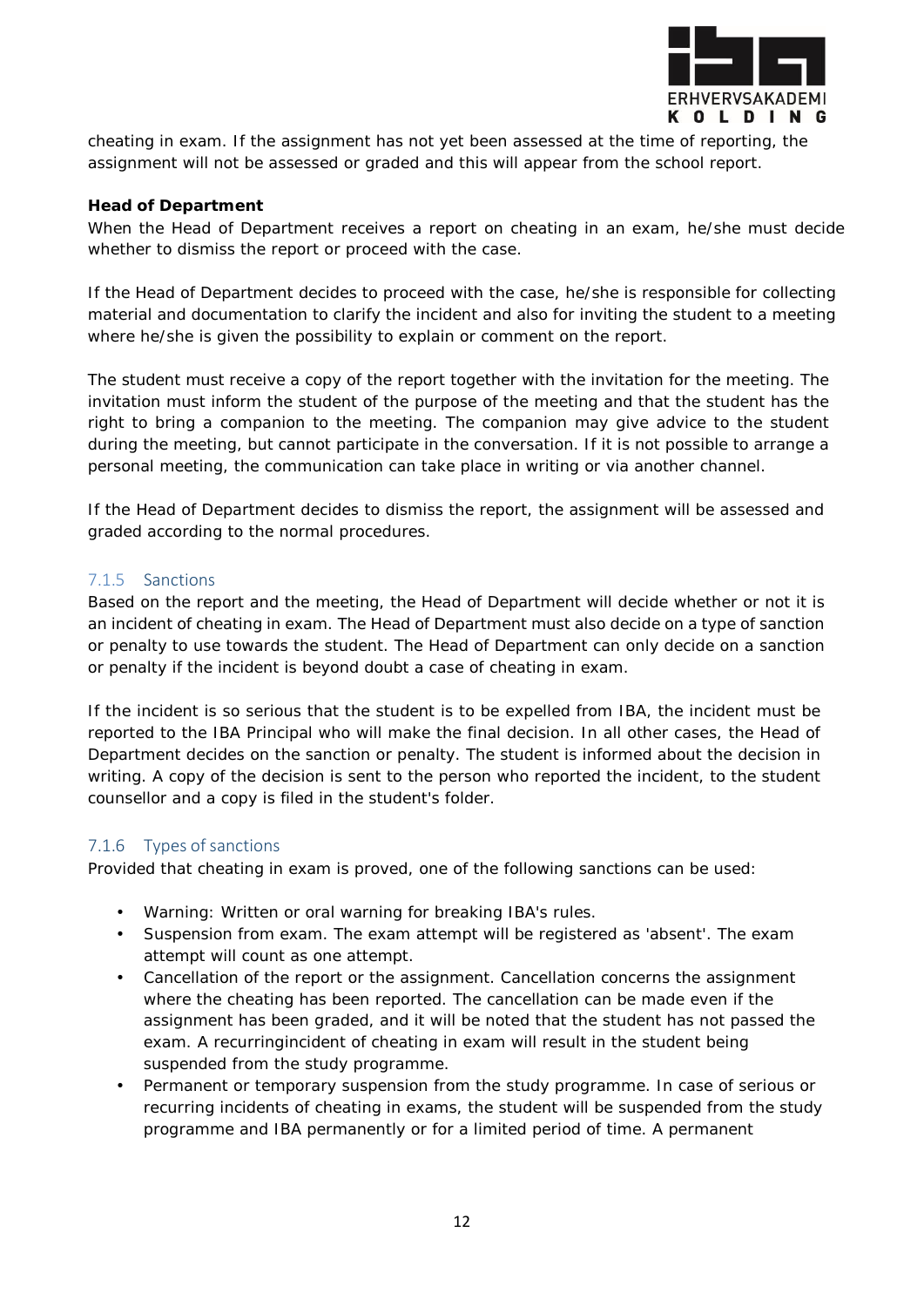

suspension means that the student will be excluded from all activities at IBA, including teaching and exams.

Suspension for a limited period of time means that the student will be excluded from all activities at IBA, including lessons and exams in the suspension period. When the suspension period ends, the student will automatically be enlisted in the study programme again. The temporary suspension will be noted in the student's folder. If the incident is a breach of Danish law, it will further to IBA's sanctions be also reported to the police.

#### <span id="page-24-0"></span>7.1.7 Exam complaints

Complaints concerning exam conditions are submitted individually by students to IBA (Head of Department). Further to Executive order no. 18 of 09/01/2020, regulations on exam complaints can be found in the corps of external examiners. The complaint must be in writing and reasoned. The complaint must be submitted no later than two weeks after the student has been informed of the assessment of the exam in the normal way.

The student is entitled to receive a copy of the given exam paper to use in complaint procedure and in case of a written exam also a copy of his/her own submitted assignment. In the period when the complaint is processed, the student may continue on the study programme, unless otherwise stated in the guidelines. The complaint can be made on the following circumstances:

> 1) the basis of the examination; exam questions, tasks and similar, also in relation to educational goals and requirements;

- 2) examination procedure; or
- 3) assessment of the exam.

The Head of Department must immediately present the complaint to the original examiners, who must submit their statement within two weeks. The examiners must make a statement on the academic questions of the complaint. The student must be given the opportunity to commenton the examiners' statement, normally within one week.

Based on the recommendation of the examiners the Head of Department (eventually the Headmaster) decides on the outcome of the complaint based on the examiners' academic statement and the student's comments on the statement.

The decision must be in writing and reasoned and result in one of the following outcomes:

- 1) a new assessment (re-assessment), however not in case of oral exams;
- 2) offer for a new examination (re-examination); or
- 3) the complaint is dismissed.

The examiners must all be in agreement if the complaint is to be dismissed by IBA.

IBA must immediately inform the student and the examiners about the outcome of the complaint. New examiners are to be appointed for a re-examination or re-assessment. Re-examination or re-assessment must take place as soon as possible. A re-examination or re-assessment may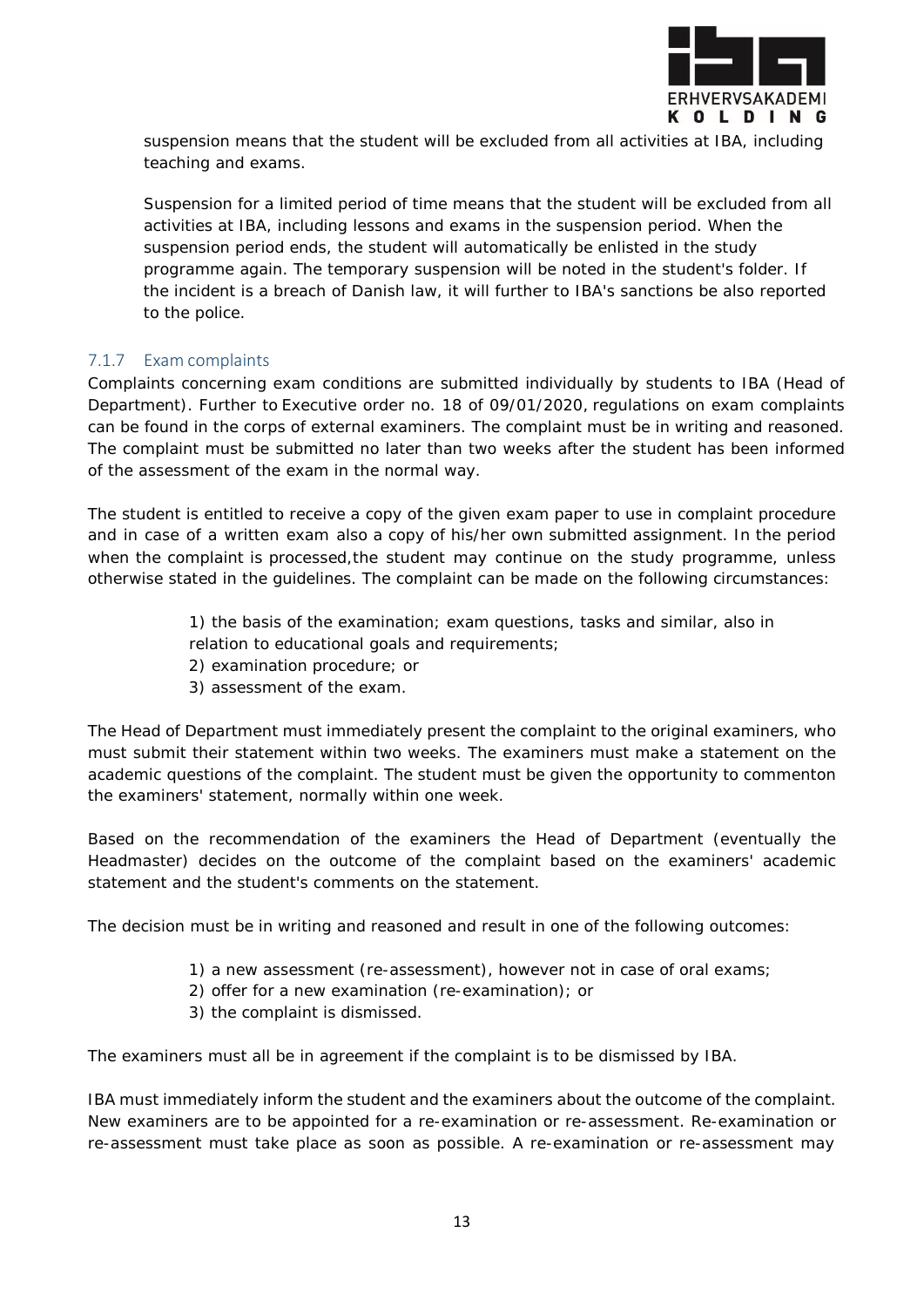

result in a lower grade. If an offer for re-examination as a result of the complaint is accepted and a diploma has been issued, the institution will take back the diploma until a new assessment has been made and subsequently issue a new diploma.

#### <span id="page-25-0"></span>7.1.8 Appeals of decision on study programmes

The student may present IBA's decision concerning the academic issues to an appeal board appointed by the institution. The appeal board will then make the decision. The student must submit the appeal to IBA. The appeal must be in writing and reasoned. The appeal must be submitted no later than two weeks after the student has got informed about the institution's decision.

IBA will appoint an appeal board as soon as possible after having received an appeal. The appeal board consists of two external examiners, an examination eligible lecturer and a student from the subject area.

The president of the corps for external examiners will designate the two external examiners. The president will designate one of them as president of the board. The president can designate himself/herself as external examiner or as president.

IBA will designate the examination eligible lecturer and the student. All members of the board must participate in board discussions and receive all documents for the case to be in quorum. Board discussions can take place in writing, also electronically, if all board members agree that written discussions are allowed. If the appeal board cannot reach an agreement, the discussion is concluded at a meeting where all board members must be present. If the discussion is ended by a vote and in case of parity of votes, the vote of the chairman of the board is decisive.

The decision must be in writing and reasoned and result in one of the following outcomes:

- 1) a re-assessment by new examiners;
- 2) offer for a re-examination by new examiners; or
- 3) the complaint is dismissed.

IBA must be informed of the decision of the board of appeal as soon as possible; in case of a winter exam no later than two months and in case of summer exam no later than three months after IBA has received the appeal.

If the appeal cannot be processed before this deadline, IBA must as soon as possible inform the student about the reason as well as of the expected date of completing the appeal. IBA will inform the student as soon as possible and the examiners will receive a copy of the decision when the decision has been made.

# <span id="page-25-1"></span>8 Applied forms of teaching and working

#### <span id="page-25-2"></span>8.1 Goal-oriented learning

The study programme consists of three semesters which together provide the BA student with the competencies outlined in the study programme curriculum.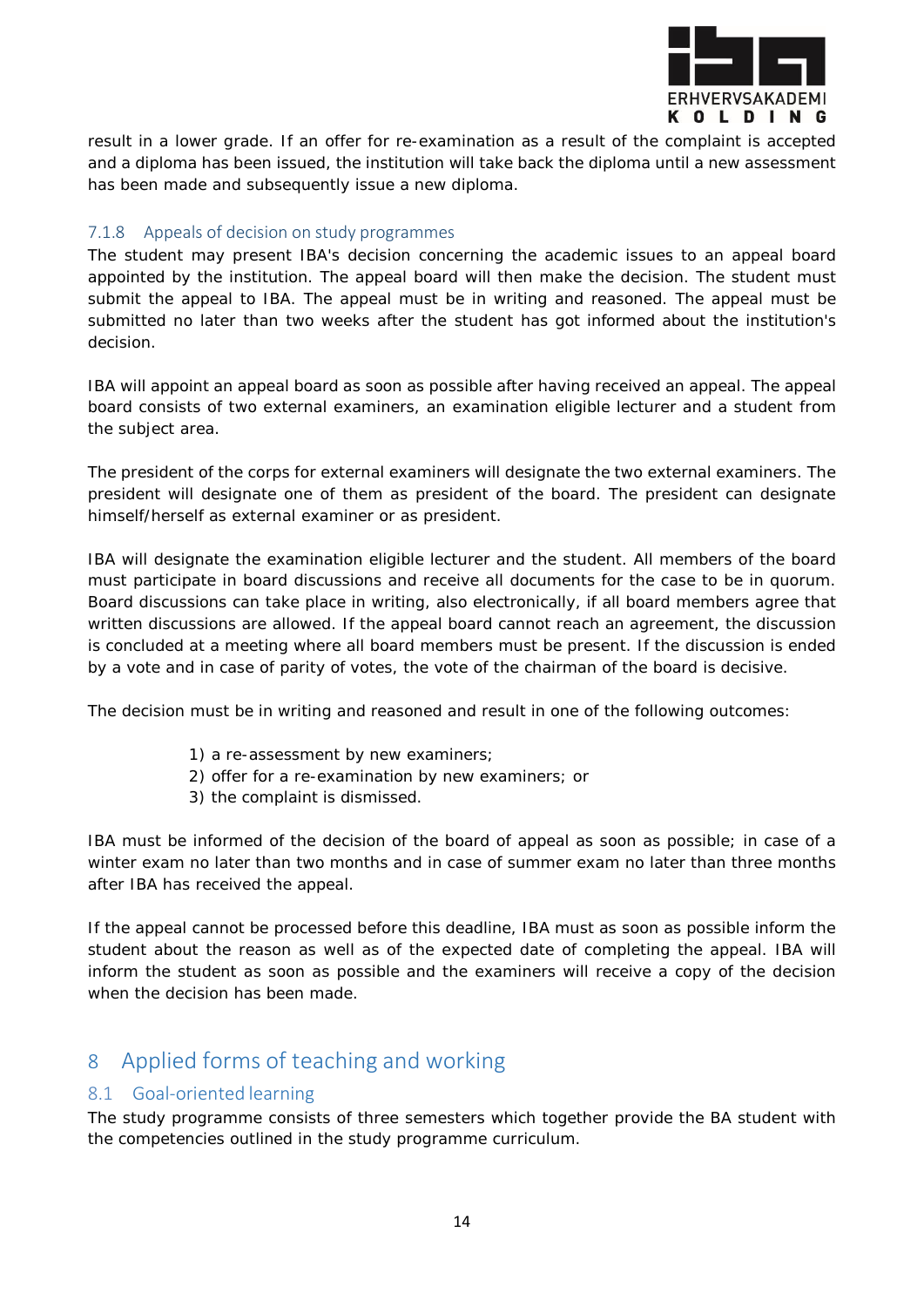

Each semester forms a complete and defined teaching period with its own examination. A student may therefore replace a semester by a documented equivalent course and examination from another Danish or foreign educational institution.

Each teaching period is comprised of educational elements. The purpose of the educational elements is to provide the student with professional and methodical competencies to make him/her able to handle complex problems in practice within the profession and on a well- founded theoretical background.

In addition, the student must through the study programme learn to identify and cover own learning needs and be able to enter personal and complex cross-cultural relationships while being flexible, goal-oriented and powerful - both in relation to customers and business partners and in relation to colleagues and managers - in and outside Denmark. Each teaching period and its educational elements reflect the profession's core components in practice. Further, elective elements offer the student the opportunity in study groups or via the offered elective elements to define a relevant theme related to the profession and outline a number of professional compulsory educational elements to work on in depth.

The purpose of the company internship is to give the student an opportunity to put into practice the first two semesters' learning outcome on the profession's problems in practice. The internship is therefore to take place in a company and job role relevant for the profession. The final bachelor project is likewise to be written in a company and job role relevant for the profession where the student must in practice demonstrate his/her total learning outcome to solve a defined problem statement relevant for the profession.

The elective elements together with the company internship and the bachelor project give the student the possibility of personalising his or her complete competency profile.

#### <span id="page-26-0"></span>8.2 Practice-based learning

Through participation in quality and development work as well as involvement in business network and knowledge network with companies and research institutions, the lecturers get an insight and knowledge about the most recent tendencies in business. These experiences are systematically used in the study programme.

Via projects, company internship and the bachelor project the students gain contact with practice and are offered the opportunity to combine theory and practice.

#### <span id="page-26-1"></span>8.2.1 Teaching methods and structure

#### 1st and 2nd semester

Teaching in the first two semesters of the study programme is based on compulsory educational elements related to the main modules The company's strategic basis, The customer as starting point, Industry and competitors and Sales Management and the Company's sales development together with the elective elements.

The academic approach to the compulsory educational elements is based on traditional academic disciplines for the profession, but the core components and compulsory educational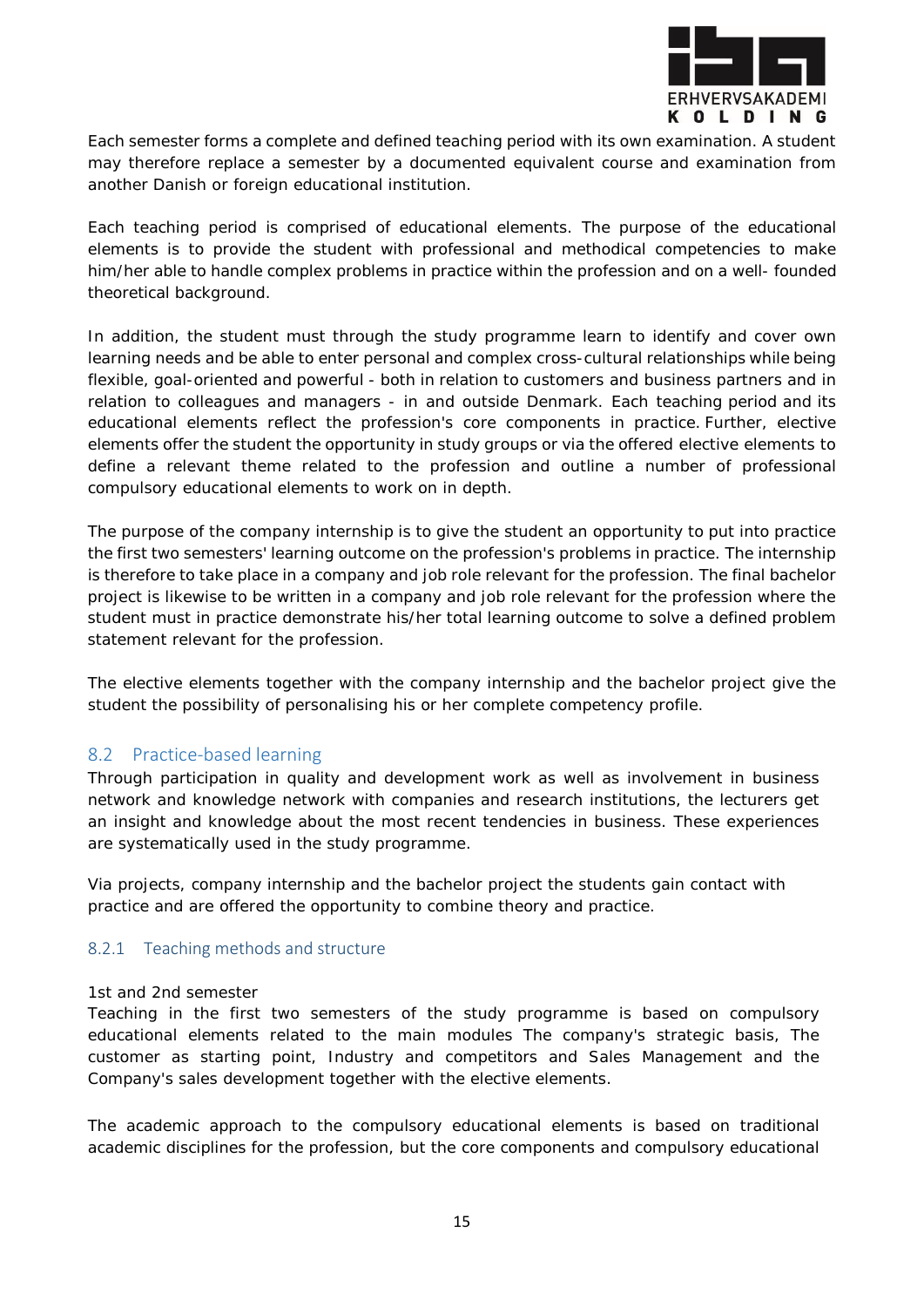

elements are guiding the learning process. This ensures a holistic and interdisciplinary approach to the complex problem statements in practice which characterise the profession.

Teaching is thus planned with these problem statements as a starting point and will to a high extent build upon empirical methods, cases and best practice from the companies the study programme has a cooperation with. Furthermore, it is of importance that the lecturers of the study programme have practical professional experience and are participating in knowledgesharing networks in both practice and research environments within their academic field.

Teaching is implemented through lectures, classes, practical training exercises, presentations, cases, seminars and projects as well as company internships. The teaching is based on the most recent knowledge and results from national and international research, tests and developmental work from disciplines connected to the profession. IT is used as a tool, an educational method and for information sharing.

# <span id="page-27-0"></span>9 Guidelines for differentiated teaching during the study programme

The study programme does not include differentiated teaching. Possible considerations for disabilities or the like will be made in connection with exams and compulsory assignments.

# <span id="page-27-1"></span>10 Credits

#### <span id="page-27-2"></span>10.1 Transfer of credits

The institution can approve course elements or parts thereof which have been passed at another educational institution which are equivalent to corresponding educational elements or parts thereof in the present curriculum. If the educational element concerned has been graded according to the 7-point scale at the educational institution where the exam is passed and is equivalent to a complete core component in the present curriculum, the grade is transferred. In all other cases the grade is transferred as "passed" and is not included as part of the grade average.

The institution can approve that passed educational elements from another Danish or foreign higher study programme replace educational elements included in this curriculum. For an approval, the educational element is considered concluded if it is passed following the rules of the study programme concerned. The grade is transferred as "passed".

#### <span id="page-27-3"></span>10.2 Credit transfer students

The institution can approve that students from other higher study programmes follow part of the study programme and attend exams following the institution guidelines. It is a precondition that it is an approved part of their own study programme.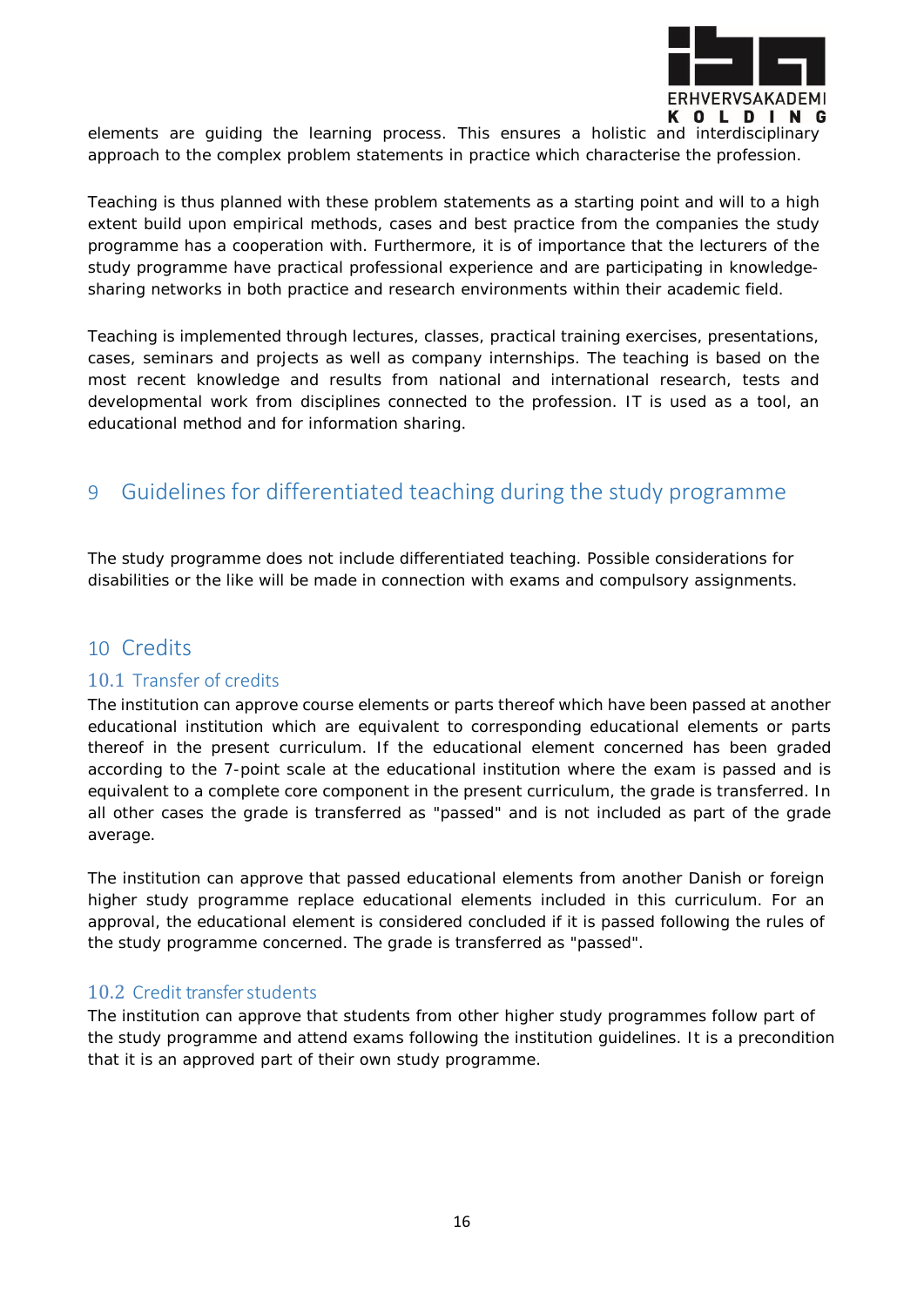

# <span id="page-28-0"></span>11 Study activity

As a rule, attendance on the study programme is not compulsory but as a major part of the teaching is planned to be a dialogue between student and lecturer/supervisor and in between students, it will be difficult to accomplish the studies without participating in the major part of the activities of the study programme.

Attendency is compulsory according to the descriptions for mandatory assignments and projects etc. To be able to achieve the learning goals/outcome of the study programme there is compulsory attendance on certain study elements in the form of e.g. submission/presentation ofassignments, projects etc.; and compulsory attendance in the form of physical presence.

Before the student may attend an exam/register for an exam, the semester activities with compulsory attendance (mandatory assignments) must be approved. The institution may expel students from the study programme, if they are not active in their study with reference to Executive Orders.

Criteria for study activity are:

Passed exams.

1st semester exams must be passed before the end of 2nd semester. 2nd semester exams must be passed before the end of 3rd semester. The bachelor project must be passed 2 years from study start, at the latest.

# <span id="page-28-1"></span>12 English-language teaching and teaching materials

The international dimension of the study programme and the aim to include new theories and empirical methods within the field means that a lot of teaching material, cases, teaching, written projects and presentations etc will be in English. The student is therefore required to have gained written and spoken English skills equivalent to graduates in the AP programme in Marketing Management.

The language of the exams which will lead to a diploma will be in Danish for Danish classes and in English for international classes. However, the assignment given may be in English for all classes.

# <span id="page-28-2"></span>13 Rules of dispensation

In exceptional circumstances, the institution can grant an exemption from the rules in the curriculum which are exclusively set by the institution.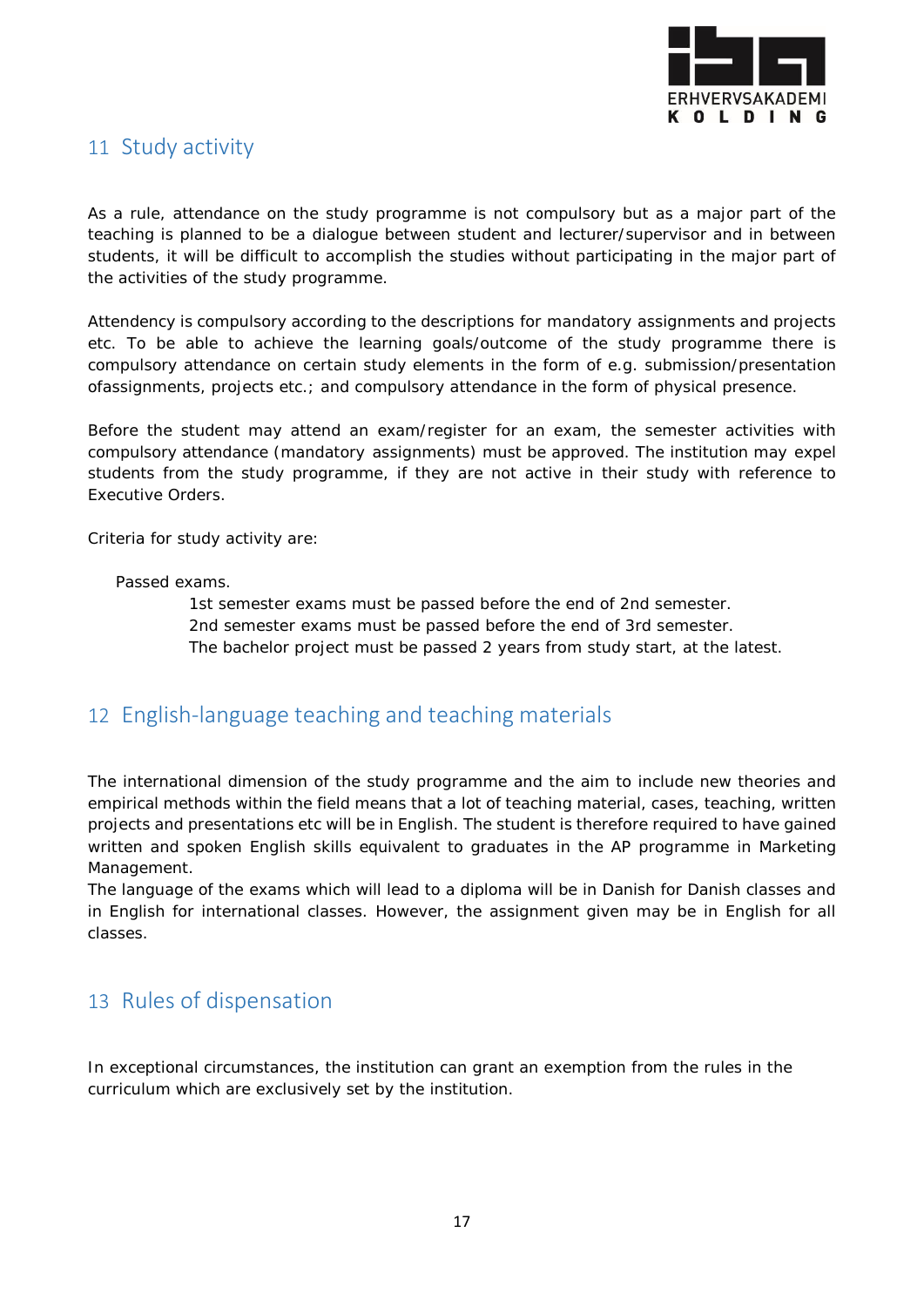

# <span id="page-29-0"></span>14 Parallel study programme at foreign educational institutions

The student may choose to follow a bachelor study as E-learning parallel to his/her study programme as Bachelor in International Sales and Marketing. The study programme means that the student via E-larning modules must attend courses and pass exams within Finance, HRM, Marketing and Cultural Studies.

Admission is conditioned by the student to

- have graduated from the AP programme in Marketing Management or a similar studyprogramme.
- follow the Bachelor study programme in International Sales and Marketing
- have English skills at a level equivalent to IELTS of 6.5
- be approved by IBA's lecturers or study programme management.

# <span id="page-29-1"></span>15 Enforcement, title, duration and diploma

This curriculum will apply for students who begin their studies as of 30 August 2017.

#### *Title, duration and diploma*

Graduates from the programme have the right to use the Danish title of 'Professionsbachelor i international handel og markedsføring'. The English title is Bachelor of International Sales and Marketing (re. Qualifications Framework 6)

The programme is a full-time, independent graduate study and is rated at 90 ECTS-credits. 60 ECTS-credits are equivalent to the work of a full-time student for one year (§9 in Executive Order no. 1162 of 10/07/2020 on technical and commercial Business Academy Programmes and Professional Bachelor's Programmes.

Study programmes that have a standard duration of up to 120 ECTS-credits must be completed within the number of years corresponding to twice the standard duration of the study programme. Other study programmes must be completed within the number of years corresponding to the standard duration plus 2 years. Thus, this study programme must be completed no later than 3½ years after the student is enrolled in the programme. In exceptional circumstances, the academy can grant an exemption from the 3½ years.

#### *Diploma*

The academy issues a diploma when the student has passed the complete study programme.